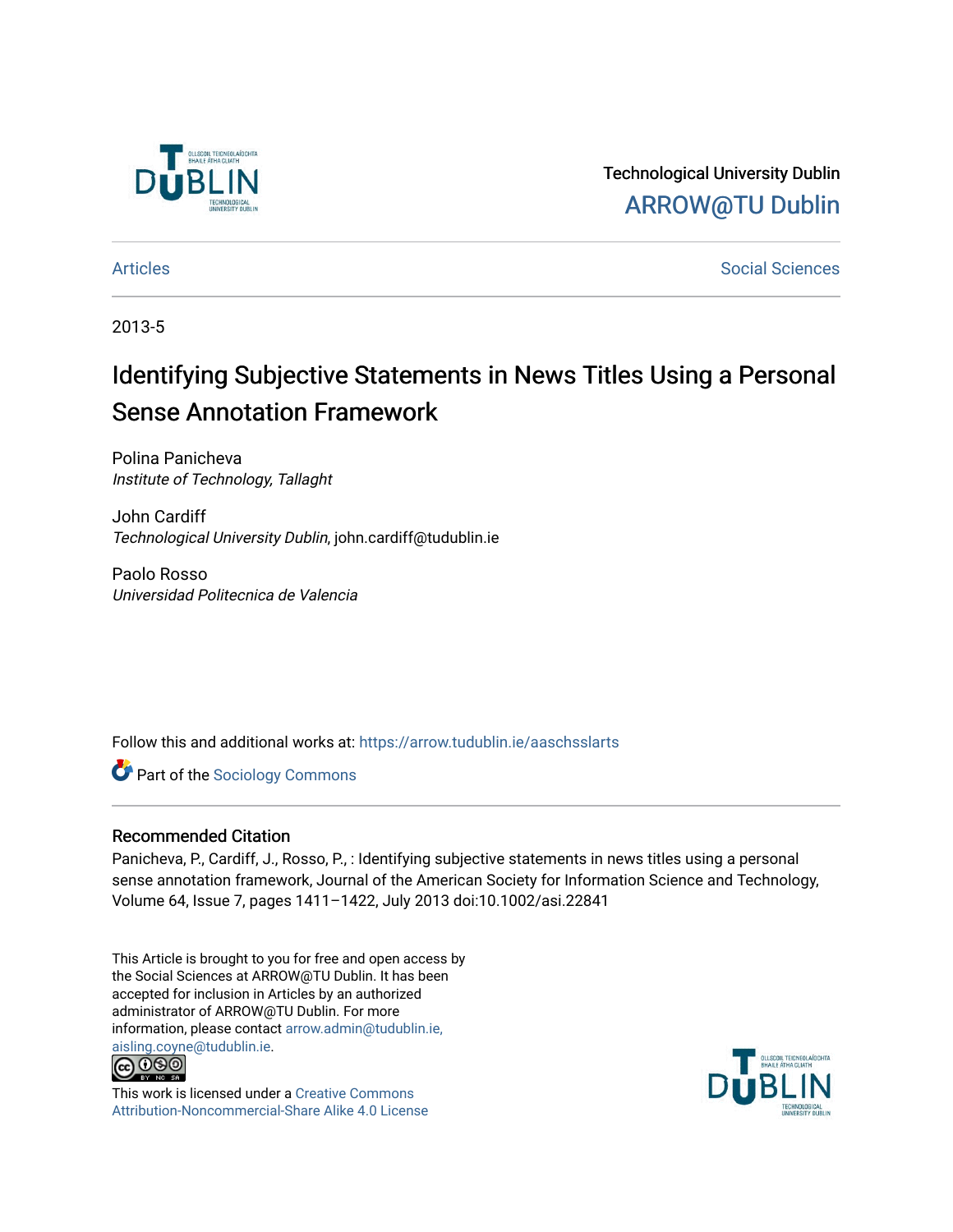# **Identifying Subjective Statements in News Titles Using a Personal Sense Annotation Framework**

Polina Panicheva, John Cardiff Department of Computing Institute of Technology Tallaght, Dublin, Ireland email: polina.panicheva, john.cardiff@ittdublin.ie

Paolo Rosso Natural Language Engineering Lab. - ELiRF Universidad Politecnica de Valencia, Spain email: prosso@dsic.upv.es

*Corresponding author: John Cardiff, john.cardiff@ittdublin.ie* 

# **Abstract**

Subjective language contains information about private states. The goal of subjective language identification is to identify that a private state is expressed, without considering its polarity or specific emotion. A component of word meaning, "Personal Sense", has clear potential in the field of subjective language identification, as it reflects a meaning of words in terms of unique personal experience and carries the personal characteristics.

In this paper, we investigate how Personal Sense can be harnessed for the purpose of identifying subjectivity in news titles. In the process, we develop a new Personal Sense annotation framework, for annotating and classifying subjectivity, polarity and emotion. The Personal Sense framework yields a high performance in a fine-grained sub-sentence subjectivity classification. Our experiments demonstrate lexico-syntactic features to be useful for the identification of subjectivity indicators and the targets which receive the subjective Personal Sense.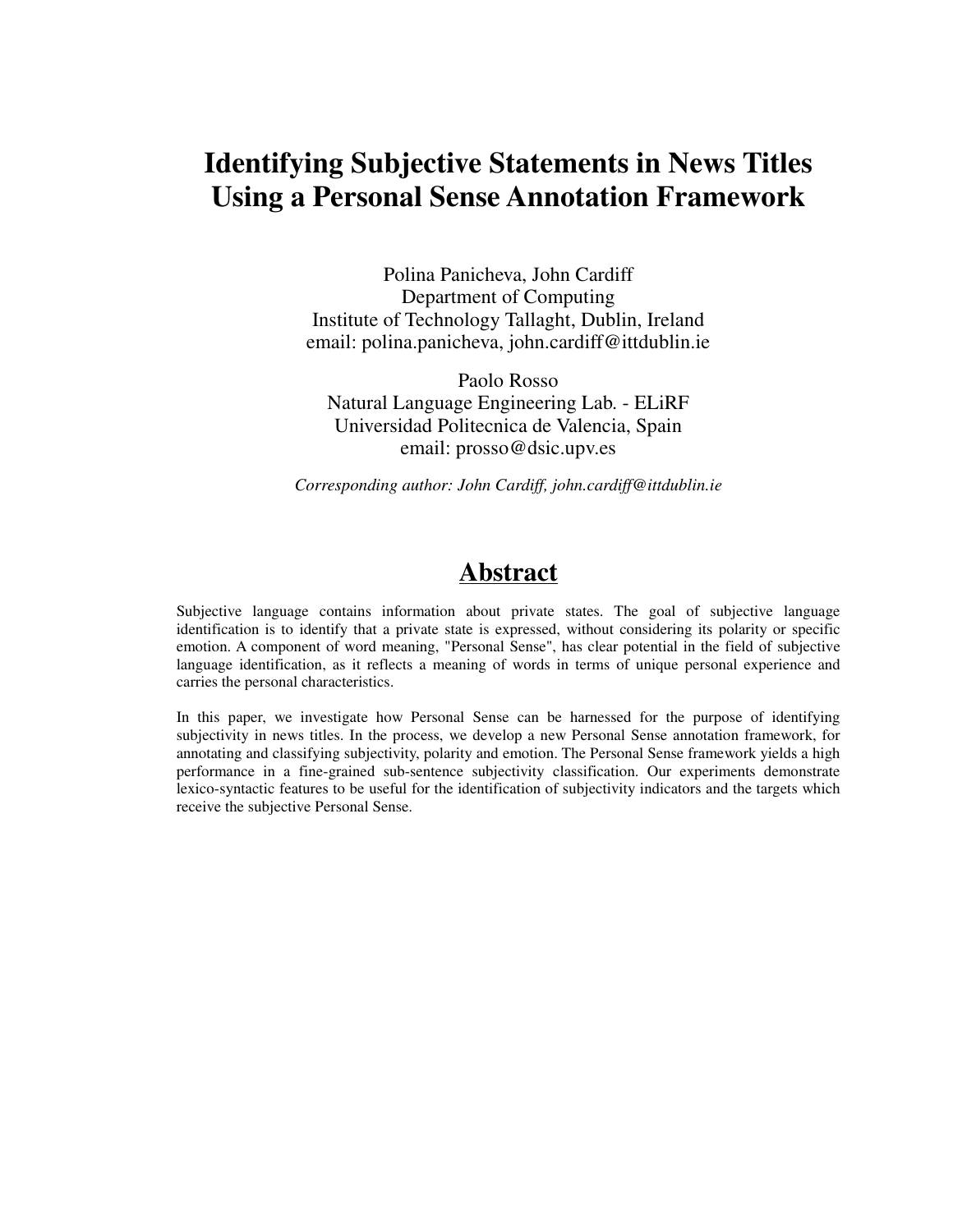### **Introduction**

Subjective language is language containing information about private states, i.e. opinions and emotions (Wiebe et al, 2004). The goal of subjective language identification is to identify that a private state is expressed, without going into detail about its polarity or its specific emotion. On one hand, it is a preliminary stage in opinion mining: before identifying an opinion as positive or negative, it is necessary to identify it as an opinion, as opposed to a fact description etc. Furthermore, it may serve as a technique for separating facts from points of view, classifying opinionated text and identifying ideological perspective of the author.

Subjectivity has been defined in (Wiebe, 1994) as private states, i.e. "states … not open to objective observation or verification" (Pang & Lee, 2008). This includes opinions, emotions, moods etc. Research in subjectivity analysis has increased significantly in recent years, due largely to the vast growth and availability of personal texts in the blogosphere. In polarity classification, authorship attribution, background characteristics identification of authors, and in the basic subjectivity identification, various features have been proposed and high results achieved. However, it is widely overlooked that a personal component of meaning - Personal Sense (Leontev, 1978) - is a very important feature of any subjective text. Moreover, it forms unique idiolect features and reflects personal preferences in text; although in theory its role in subjective language research is obvious, as it is defined as a former of subjective consciousness.

Leontev (Leontev, 1978) stated that consciousness is subjective, and defined two types of word-meaning: significance, being the meaning shared by the speakers of a language and representing a part of the objective reality, and Personal Sense, representing subjective characteristics in consciousness, in terms of unique experience of a person.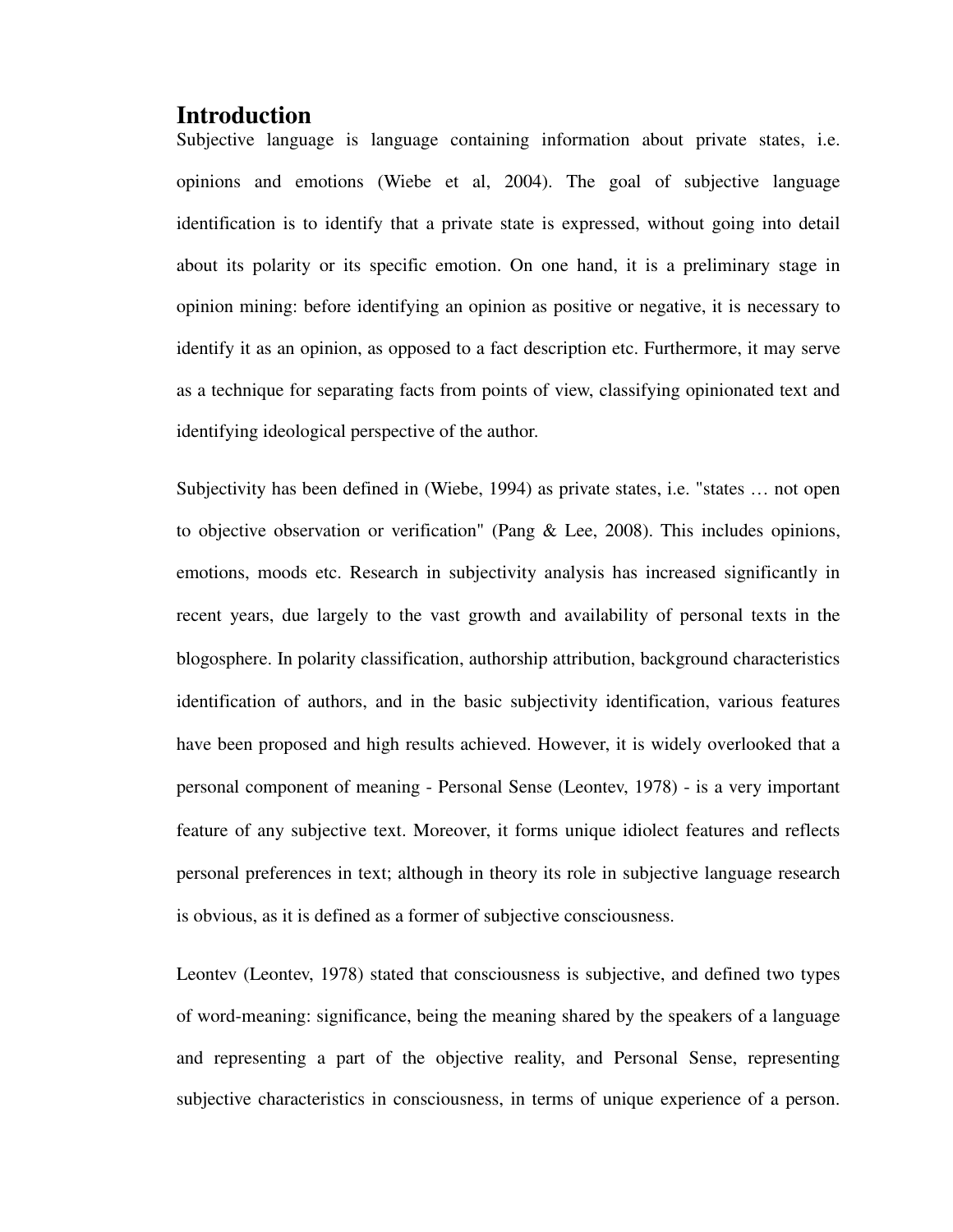Thus, Personal Sense, serving as a building block for the subjective consciousness, can be harnessed from the writings of bloggers, in order to more accurately deduce information about their opinions, private states and sentiments.

By way of illustration, consider the following examples, taken from a debate ("The Green Line", sourced from bitterlemons.org) about establishing a border between Israel and Palestine

*The "green line" is invisible, undocumented and unfounded in international law[...] it sets a precedent of substituting principles of international law with agreements signed under duress.* (Example 1)

*Despite these trans-boundary movements, the line remained an important point of separation between the two territories.[...] the green line-with some minor deviationshas the greatest likelihood of constituting the formal international boundary between two independent states.* (Example 2)

Both pieces contain information about the green line, not serving as a border between two independent states yet - and this is where opinions begin - the first author believes it to be illegitimate and gives a negative assessment of the possibility of it becoming a formal and legal object. The second author, on the other hand, assesses it positively as one of the formers of two independent states. Both authors describe the same phenomena, but use different words relating to it. The words *'undocumented, invisible, duress*' in the first passage and '*important, independent*' in the second are the clues that help us detect subjectivity expressed. An automatic subjectivity identification tool uses broadly the same technique: it captures subjective clues in text and relates them to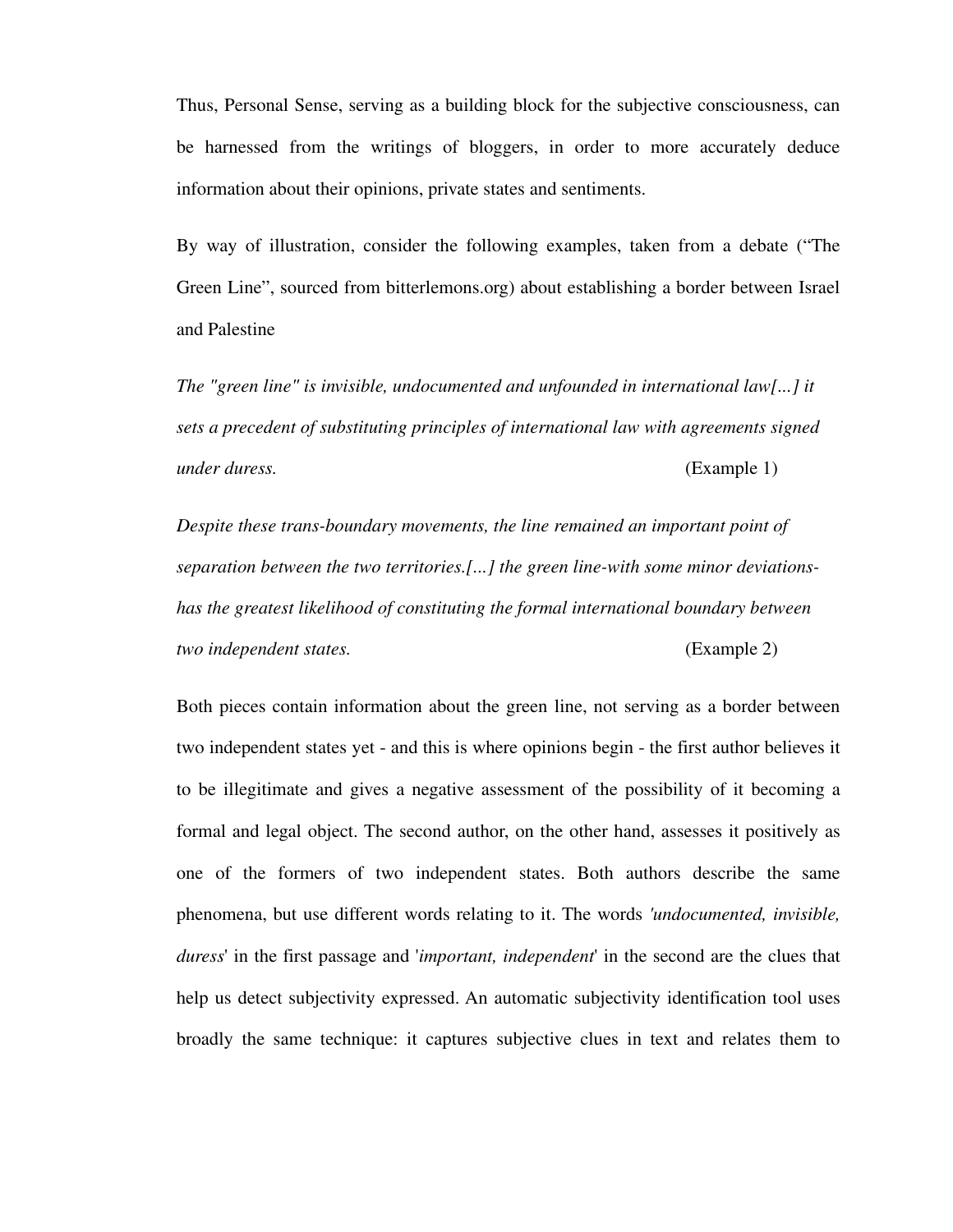certain objects or topics of discussion.

In this paper, we set out to investigate how Personal Sense can be harnessed for the purpose of identifying subjectivity in news titles. We provide an annotation schema for the Personal Sense 'target' and 'indicator' constructions covering emotion, polarity and subjectivity-objectivity in terms of the Personal Sense. We proceed to analyze the subjectivity-objectivity issue. Assuming that the subjective Personal Sense patterns are constructed in text on a regular basis using lexical and syntactic elements, we perform an experiment on the automatic detection of subjectivity in text, as opposed to objective expressions not containing any subjective emotion. First, we demonstrate that subjective expressions are more accurately described using a combination of lexical and syntactic information than by using lexical means only. Next, we select a number of lexical and syntactic features for the identification of the subjective patterns in text. We apply the Personal Sense technique to pairs of words, at least one of which is a noun: thereby identifying the Personal Sense of the noun in the pair. We argue that the suggested features, including the syntactic path between the words in the pair and lexical information about the Personal Sense indicator word, are useful for the identification of the subjective Personal Sense. We use the resulting subjective and objective word-pairs for the subjectivity classification applying the suggested feature set. Thus we learn to identify automatically the word-pairs, connected by a certain syntactic path, bearing an emotion, as opposed to the pairs that do not bear any emotional content. The results confirm our expectations and demonstrate the lexico-syntactic features to be useful for the identification of subjectivity indicators and the targets which receive the subjective Personal Sense.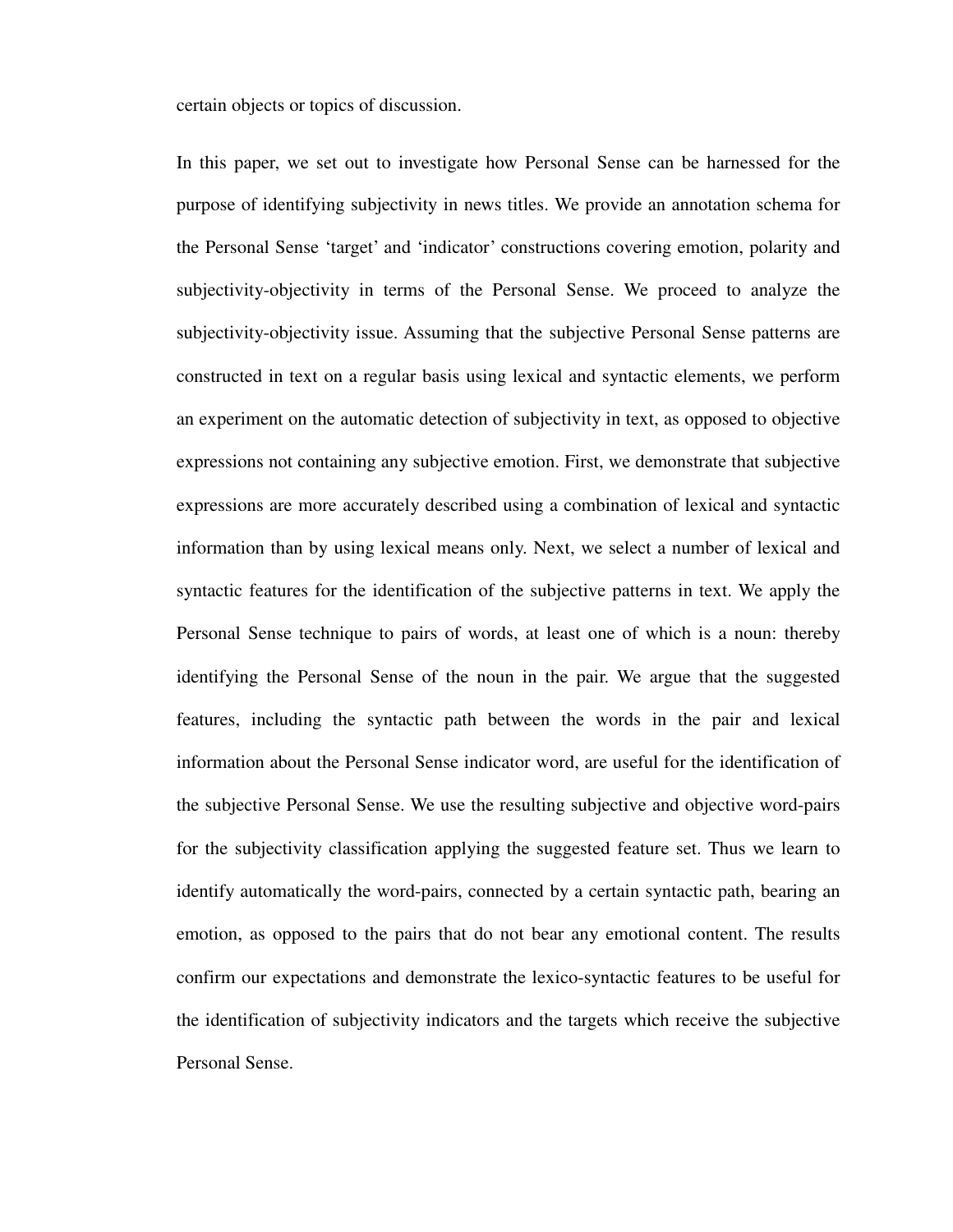The rest of the paper is organized as follows. In the next section, we present the background for our research, including its theoretical foundations - the discussion of Personal Sense, and existing practical approaches to sentiment analysis, especially the ones related closely to our research direction. In Section 3 we present the framework for our research - the Personal Sense annotation schema. Our experiments and analysis of the results are presented in Section 4 and finally in Section 5 the conclusions of our experiments are given, and directions for future work are outlined.

# **Background**

There has been considerable work done on the identification of private states in language (Pang & Lee, 2008). However, it is important to underline the meaning of the emotion's intentional object, which has not yet been investigated from a lexico-syntactic viewpoint. The authors of (Scherer, 1999) discuss intentionality and the intentional object as an inherent characteristic of emotions, as well as appraisal. While the focus of previous work has been on the overall emotion, mood, or more broadly, private state of a sentence or even a text, we pursue a more fine-grained goal of identifying emotions intended at specific objects, attaching a subjective polar or emotional Personal Sense to the object in the text.

Emotion is focused on an object or event relevant to a person's motivation (Scherer, 1999). This stimulus is called an *intentional object* of the emotion. A word in a text acquires a subjective emotional Personal Sense if it is the intentional object of an emotion expressed in the text. Thus, there should be the object of the emotion, presented by a word in the text: we call this the *target* word and investigate its Personal Sense; and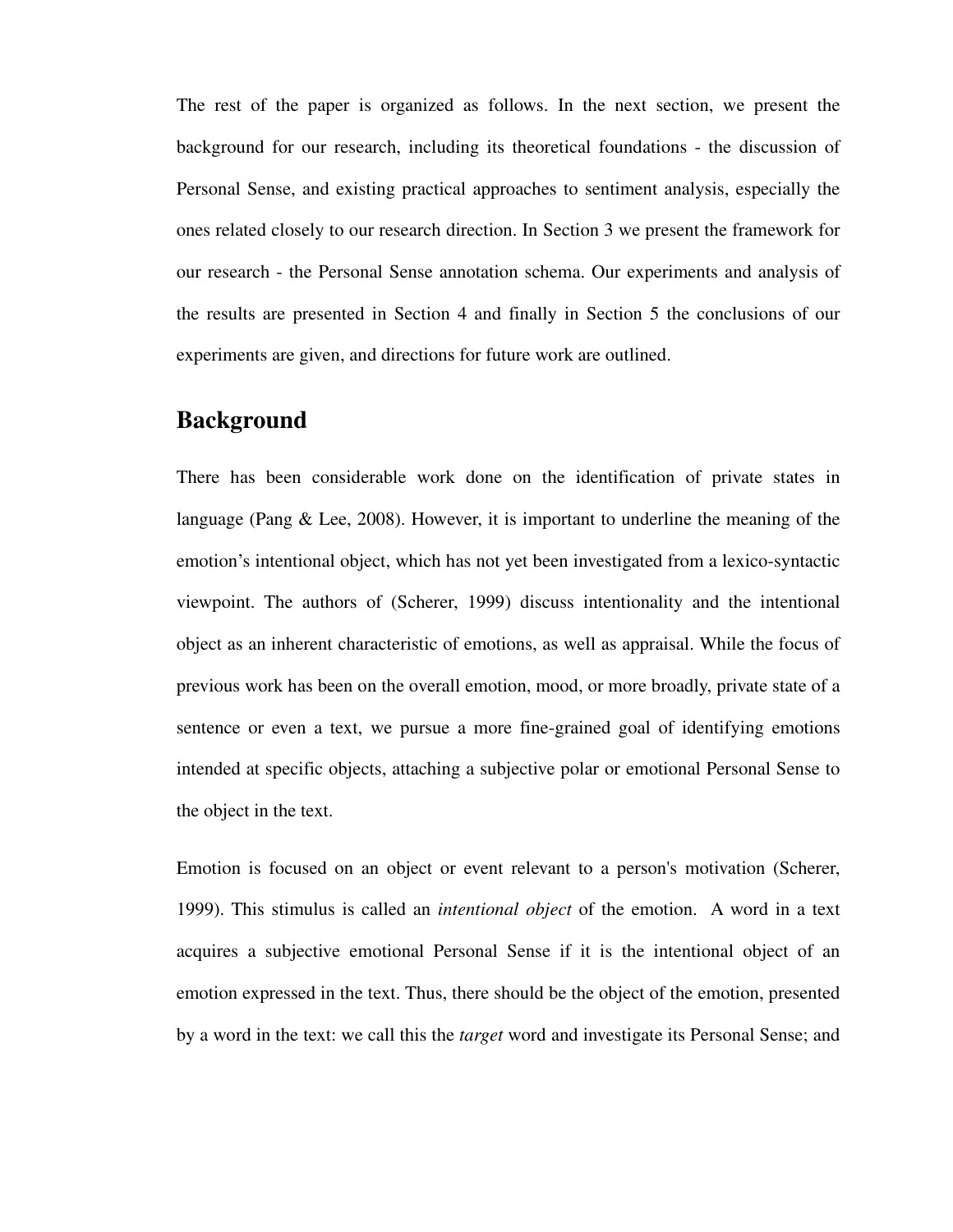a word or a construction that indicates the emotion (i.e., adds the emotional Personal Sense to the target word) is called the *indicator*. In practice, there is another important element that influences the polarity and emotion of the *target* together with *indicator*: the *intermediate* element that may alter or increase the *target* polarity and emotion against the *indicator* ones.

#### **Personal Sense**

Our consciousness is subjective. It is subjective in a sense that the objective world is filtered to be perceived in terms of our physical and spiritual needs. In (Leontev, 1978) word-meanings are called "the most important 'formers' of human consciousness". The dual nature of consciousness is defined by Leontev, as "a picture of the world, opening up before the subject, in which he himself, his actions, and his conditions are included" (Leontev, 1978). The author underlines the fact that consciousness is potentially unlimited to reflect objective reality, but is actually determined and thus limited by personal needs, goals and activities.

As the most important form of consciousness, word-meaning is also considered in a dual manner, combining the objective (shared between the speakers of the same language) representation of reality, and the subjective which serves as a building block and an object of individual consciousness. Thus, Leontev suggests a distinction between significance and sense as two types of meaning, exemplifying the distinction with an exam mark: the significance of an exam mark is shared, as everyone who has ever studied knows the meaning of the "exam mark" and its consequences. On the other hand, in individual consciousness an exam mark acquires a certain sense in terms of actual goals of a person, such as advancing their career, impressing those around them for a student obtaining the mark; or being a successful teacher for an examiner; or a decision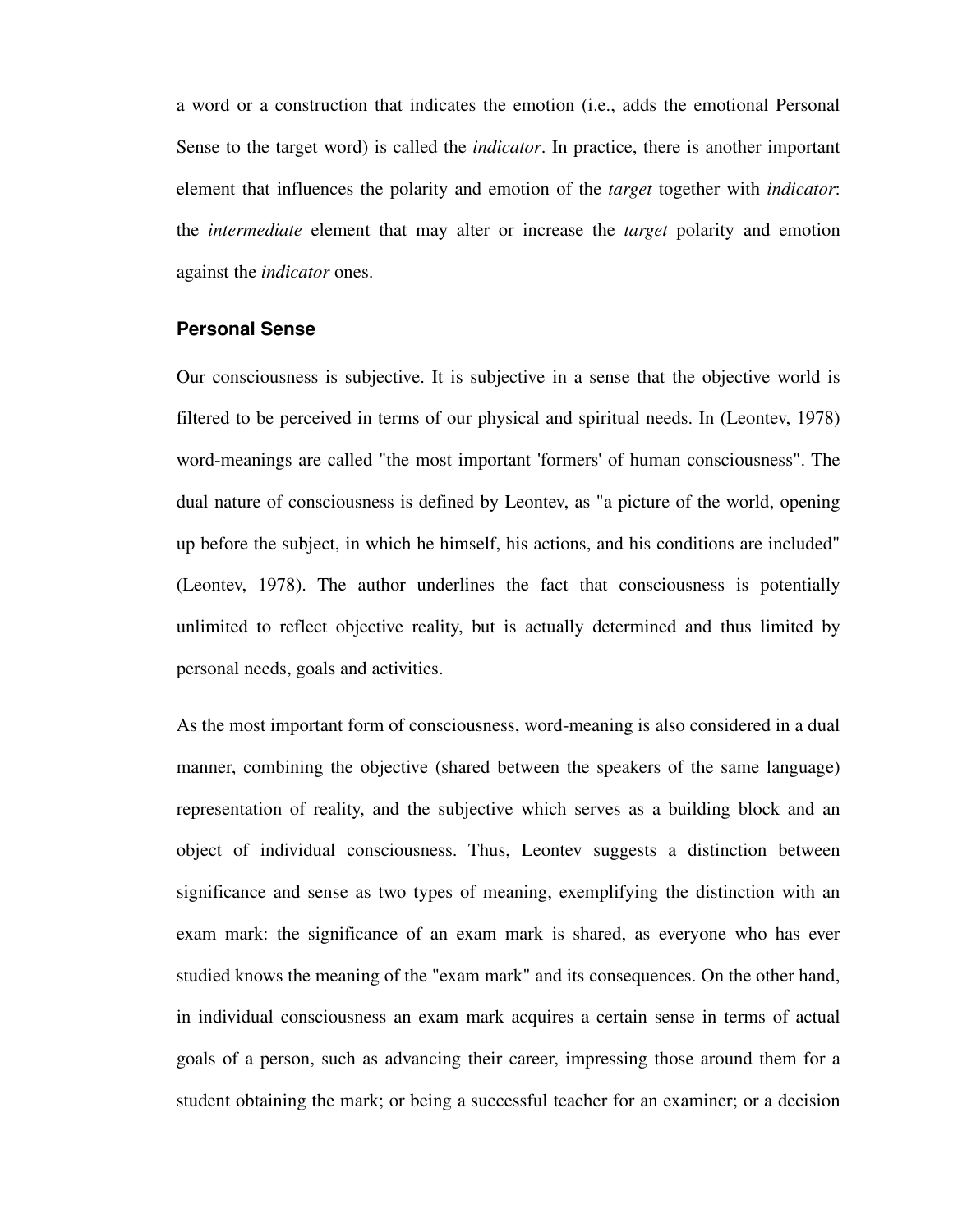on how many students stay for a repeat year and how many get a scholarship for a college official, etc. Generalizing this difference, meanings of words in language have a two-fold nature in this respect: a shared and abstract one, and a personal but more actual one. Perception and reflection of the objective reality in individual consciousness is always connected with achievement of personal concrete goals and performing actions, to satisfy their needs, regardless of whether the motives are perceived consciously by the individual or not. The needs and motives make a constant contribution to the filtering of reality in consciousness by evaluating the significance of objects for the individual, thus ascribing Personal Sense to the objects and objective circumstances, in addition to their objective meaning.

Thus, we understand Personal Sense as a component of word-meaning different for each individual, reflecting an object in word-meaning in terms of unique experience of a person. Personal Sense, as word-meaning, is not manifested explicitly in text or speech. Word-meaning in text is analyzed with latent techniques, for example, Latent Semantic Analysis (Dumais, 2004), with successful applications to various linguistic tasks such as Word Sense Disambiguation (Navigli, 2009; Agirre & Edmonds, 2006). Personal Sense as a characteristic of individual language use should be studied in texts by different individuals separately, taking into account the personality of the authors or their objective characteristics.

#### **Related Experiments on Subjectivity Identification and Personal Sense**

Subjectivity is identified with subjective clues. These are lexical items (words or collocations) which contain subjectivity and attach it to the analyzed sentence or document. Initially, a vocabulary of subjectivity clues is constructed (see, for example,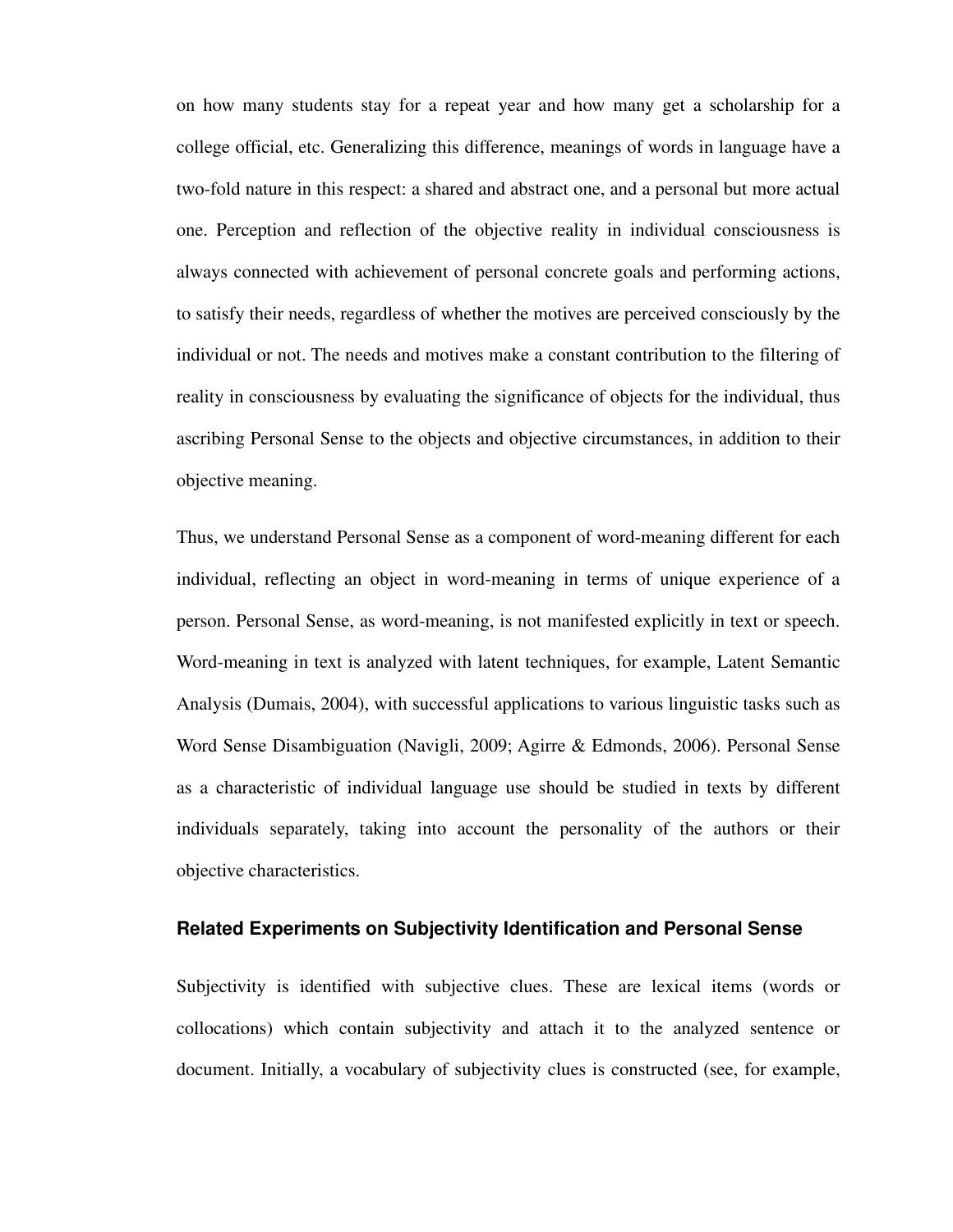(General Inquirer, 2000)). The vocabulary clues are in turn identified in text and used to predict subjective pieces (Wiebe, Bruce & O'Hara, 1999). Sometimes the subjective clues can also be used objectively (Wiebe et al, 2004). Finally, a sentence or document is identified as subjective or objective using the selected lexical and probably some additional features and a classification algorithm. For instance, the authors of (Yu & Hatzivassiloglou, 2003) and (Wiebe et al, 2004) apply the described subjectivity identification scheme and report results of 96.5% F-measure and 94% accuracy respectively, in a document-level classification.

Much research work is dedicated to document-level subjectivity identification, eg. (Spertus, 1997). In (Popescu & Etzioni, 2005) the authors describe the OPINE system which focuses on extracting and analyzing opinion phrases corresponding to specific features in specific sentences. In our work the analysis is focused on a fine-grained subsentence-level, with the main classification element being a pair of words.

We identify the subjectivity clues using existing affective vocabularies. The syntactic constructions containing the clues play a unique role in our work: they are used among other features for the clues disambiguation, and serve as patterns for regular subjectivity constructions extraction. Thus, especially relevant to our work is the syntactic approach to opinion mining based on extraction patterns (Riloff & Wiebe, 2003), in which a news text dataset consisting of 34,000 sentences is investigated. The authors apply an algorithm to learn syntactic patterns associated with subjectivity. The resulting patterns are bootstrapped in order to classify sentences as subjective or objective. In our experiments we use a similar syntactic pattern extraction approach, but we apply it in a new object-oriented framework to classify word pairs.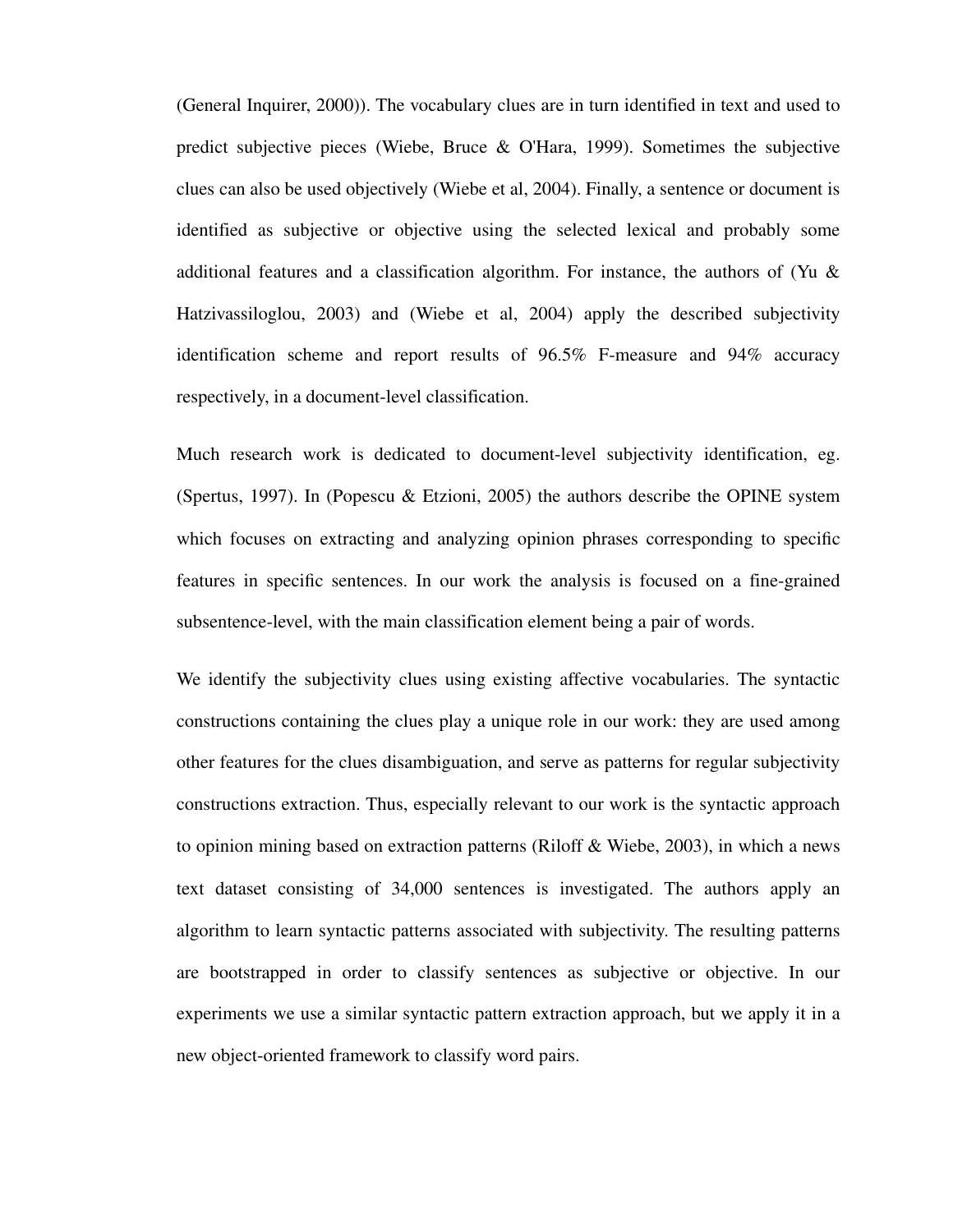A well-known task in subjectivity analysis is the polarity classification of documents: texts that contain, for example, product reviews can be automatically divided into two groups: positive and negative reviews, and sometimes a neutral class is also introduced. A broad description of the work done in the area of subjectivity analysis and polarity classification can be found in (Pang & Lee, 2008). We have demonstrated in previous experiments that the concept of Personal Sense has the potential to be of value in the linguistic study of subjectivity, opinion and sentiment, as it was defined just as the element that implies subjectivity in word-meaning and serves as a bridge between the objective world and the subjective consciousness (Panicheva, Cardiff & Rosso, 2009). We have also applied it in the fields of authorship attribution and authors' background identification (Panicheva, Cardiff & Rosso, 2010). These fields of study have become increasingly important in recent years, as the volume of subjective information being made available on the world wide web increases exponentially.

Various linguistic features are used in opinion mining and polarity classification. The features are traditionally divided into syntactic and lexical. As we are concerned with word-meaning and Personal Sense and how it is represented in text, our work lies in the area of the lexical approach, and as a result of our experiments we provide an efficient lexico-syntactic framework for subjectivity classification using Personal Sense. In (Panicheva, Cardiff & Rosso, 2009), we give a detailed description of how Personal Sense can be successfully applied to polarity classification of products.

In our approach, the features represent information about the position of words in relation to other words, whereas in other works (Pang & Vaithyanathan, 2002) information about the position of the words in terms of the whole text is employed, for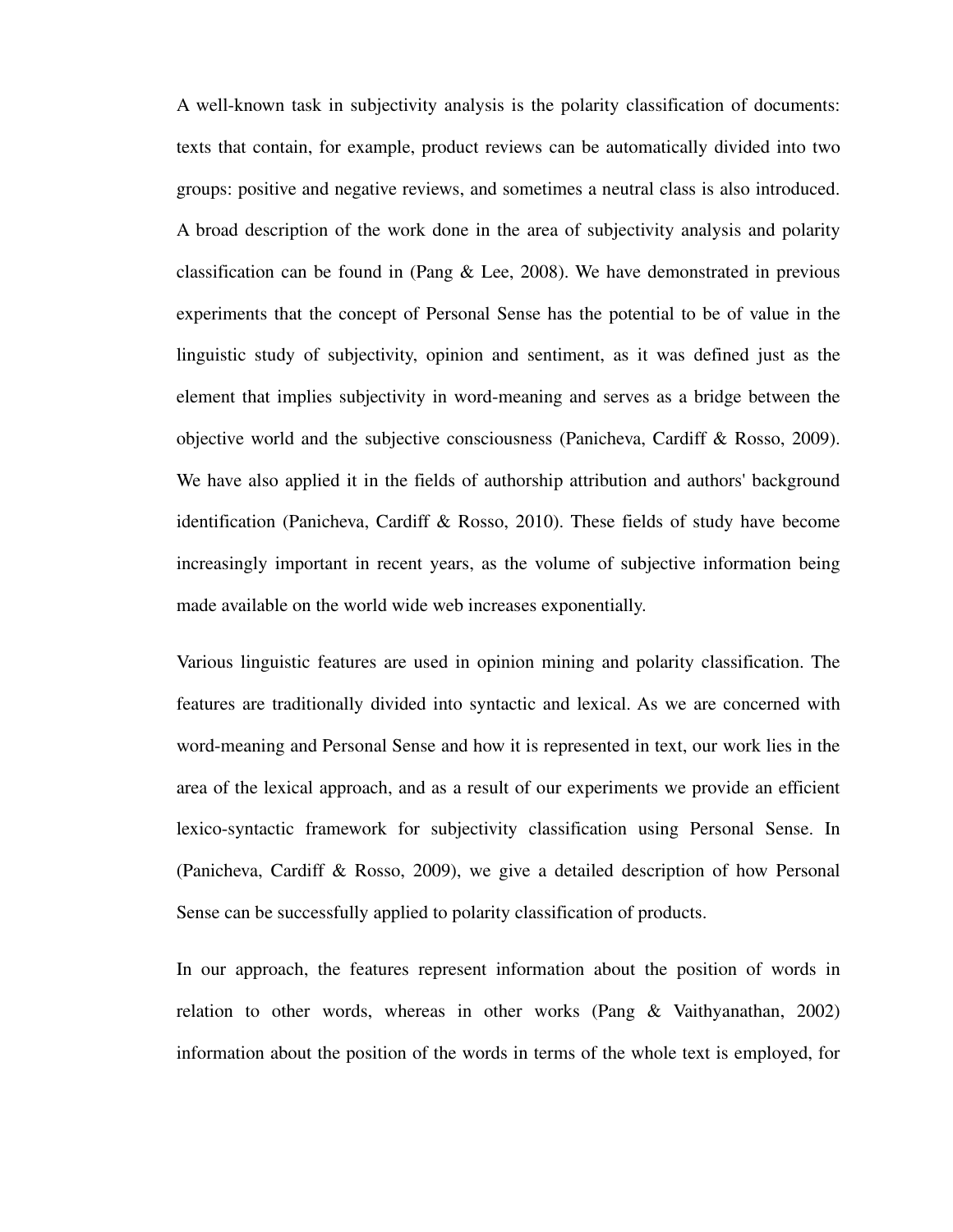example if the word is used closer to the middle or to the end of the document. Word unigrams in various combinations with syntactic information and higher-order n-grams are reported to yield the best results: 82 % accuracy in a two-fold classification task. Word-meanings are used usually in their polar or emotional aspects, as for example in (Snyder & Barzilay, 2007). Adjectives, along with other features, such as parts of speech, syntax constructions, the use of negation are the main classes of features used and compared in polarity classification, see (Pang & Lee, 2008) for numerous examples. In (Ding, Liu & Yu, 2008), the authors propose a system which infers the semantic orientation of an opinion word based on the review context. This system facilitates the combination of multiple opinion words in the same sentence. In (Riloff, Patwardhan  $\&$ Wiebe, 2006) a hierarchy of lexical features is presented, the information gain of different features is discussed, and the hierarchy is employed for the selection of the best features for opinion analysis.

An approach to opinion classification utilized very successfully is based on product features and their characteristics discussed in the reviews (Balahur Dobrescu & Montoyo Guijarro, 2009). The basic principle of the algorithm is that there are certain features important for a product to be successful, for example in the case of a camera they would be resolution, size and design − a camera with high resolution, tiny size and nice design is likely to be rated high or positive. However, in our approach we exploited the task which involves a greater degree of subjectivity in the sense that for other objects, like movies or news, there are no clearly defined features which can have 'positive' or 'negative' values: for example, a 'complicated plot' can be considered an advantage by one movie critic and a shortcoming by another.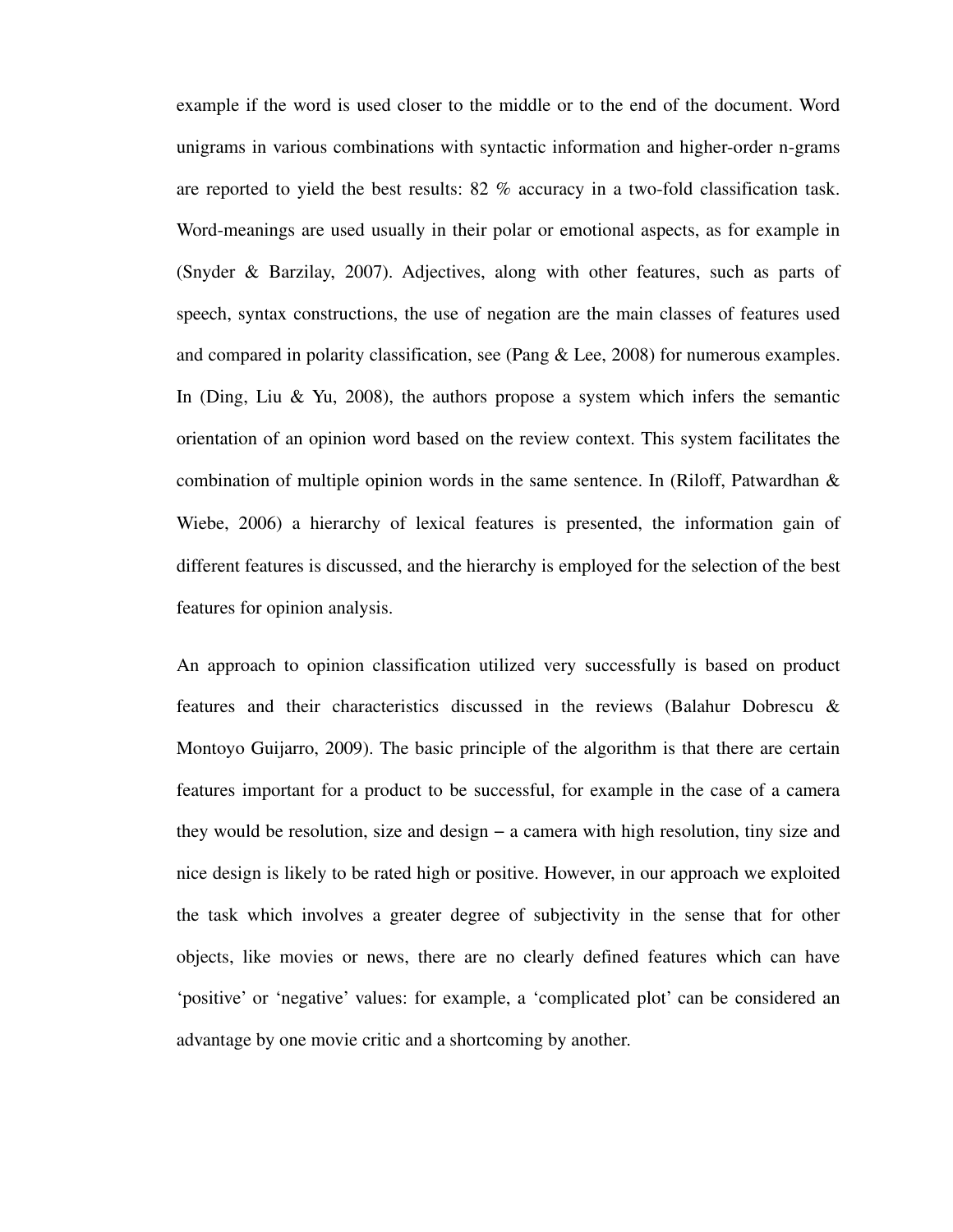In (Panicheva, Cardiff & Rosso, 2010), we demonstrated that Personal Sense can be used to reflect subjective concept structures specific to a certain professional background. These structures, known as Personal Sense thesauri, were used to infer an author's perspective from the texts they write. The results confirmed that with certain restrictions, the method of representing the similarities in the personalized thesauri could be used to reflect similarities in occupation of the authors.

#### **Personal Sense in News Headlines**

The dataset that we are considering in this section has been described in (Strapparava  $\&$ Mihalcea, 2007) and is widely used in research (Bhowmick, Basu & Mitra, 2009; Bao et al 2009). It consists of 1,250 news headlines from major newspapers as BBC News, and from the Google News search engine. The titles are annotated in a fine-grained manner with six basic emotions (Anger, Disgust, Fear, Joy, Sadness, Surprise) and valence (Positive/Negative). For each emotion there is a scale ranging from 0 to 100, indicating the degree of the emotion presence in the sentence. Valence is represented by a number ranging from  $-100$  to  $+100$ , with 0 indicating a neutral headline,  $-100$  and  $+100$ represent a highly negative and a highly positive headline respectively. In Table 1, we show some example headlines from the dataset in order to illustrate the manner in which the emotions are annotated (a distinct dominant emotion is shown in each case).

#### *Insert Table 1 here*

In order to demonstrate the motivation for identifying Personal Sense in headlines, let us consider an example from the dataset.

 *Nigeria hostage feared dead is freed* (Example 3)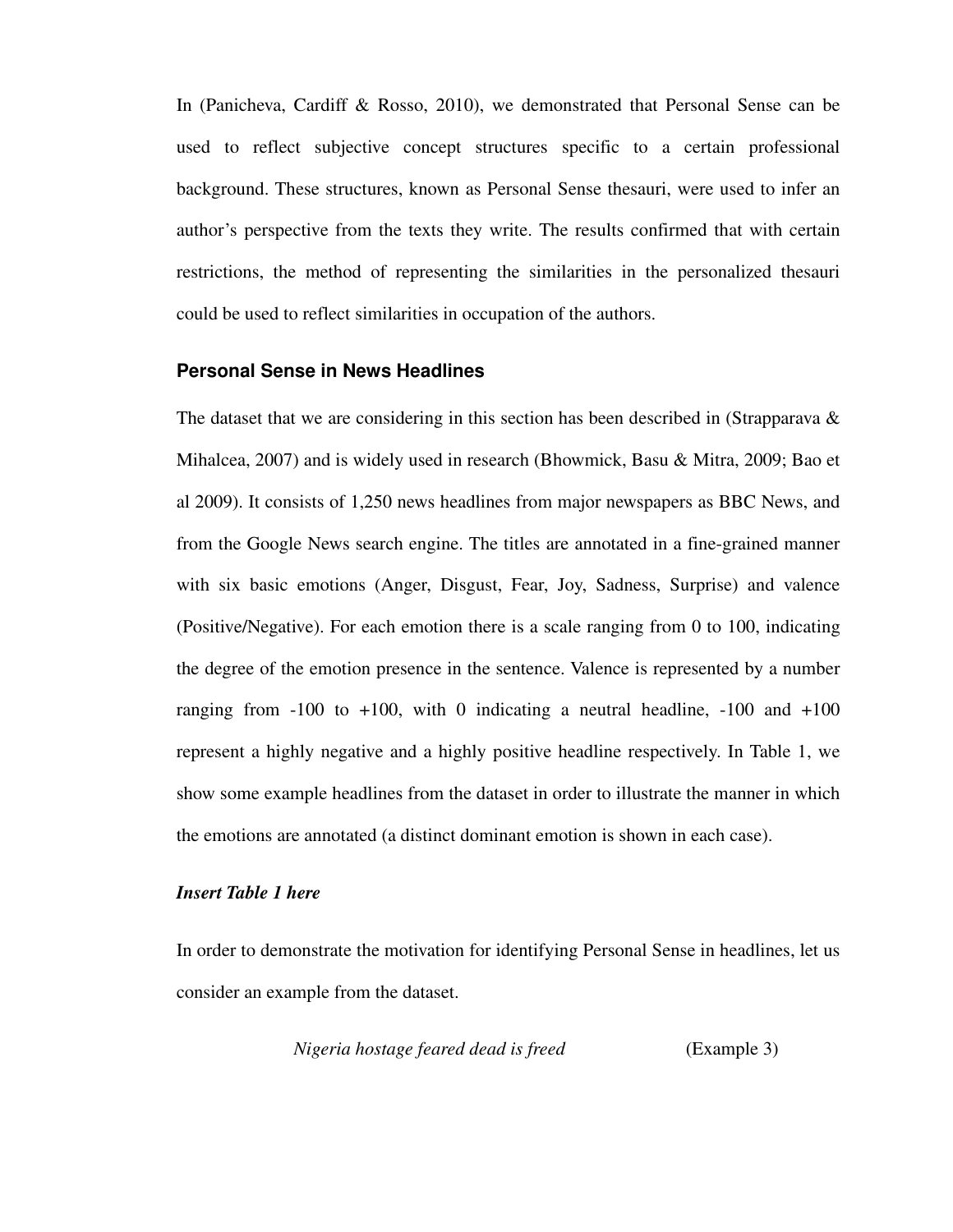This sentence is characterized, according to the provided gold standard, by positive (31 out of 100) valence and a considerable contribution of joy, surprise, fear, and a slight impact of sadness and anger (in descending order). Consider an artificial counterexample, not occurring in the current dataset:

#### *The hostage supposed to be freed is dead* (Example 4)

According to our intuition, the sentence should acquire negative valence, and the dominant emotion (the emotion characterized by the highest impact number) should be sadness. However, if we analyze the sentence as a whole in terms of emotional words contained in it, we will get the same pair '*freed*', '*dead*' for both sentences, and an additional '*feared*' for the first one. This does not give us insight about the opposing polarity values for the examples. It is only when we approach the syntactic level and realize that the predicates of the two sentences contain the opposite meaning in relation to the same passive subject, that we can understand why the two examples containing the same meaningful set of words acquire opposite polarity value and different dominant emotions.

The subject of the sentence also plays a very important role in the analysis. In example 3, two opposing emotions are expressed about the 'hostage'. The joy about the hostage being free overweighs the fear about him/her being dead and becomes an overall sentence emotion; but the fear about the hostage is also present. It is only when we apply both of these emotions to their intentional object - the hostage - that we can compare them in terms of their impact on the overall sentence emotion, and conclude that the joy overweighs the fear, being expressed in a higher-level syntactic dependency, i.e. the predicate of the sentence.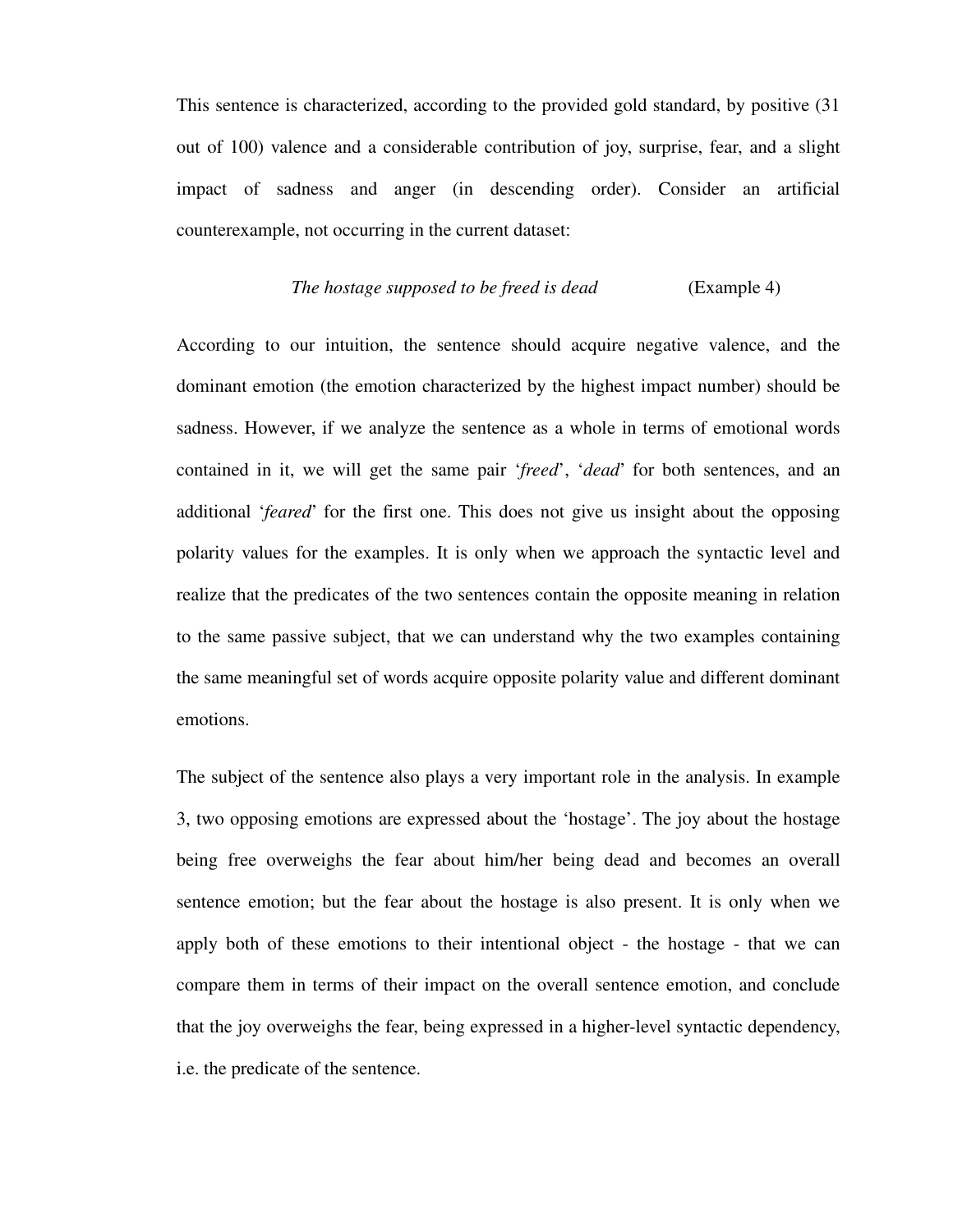For these reasons, we consider it very important to analyze sentiment and emotion in a fine-grained way, attributing emotions to the Personal Sense of their intentional objects, with syntactic paths serving as formal representation of such attribution (compare the usage of linguistic clues in (Wiebe et al, 2004)).

Of particular interest to us is the fact that the intentional object of an emotion acquires emotional Personal Sense. In Example 3, the Personal Sense of 'hostage' contains the emotions of fear and joy, expressed by '*feared (dead)*' and '*is freed*'. Moreover, the fact that the author expresses fear about the hostage being dead, and happiness about them being freed, i.e. the negative Personal Sense of the word 'hostage' expressed by 'feared (dead)', and the positive one, represented by 'is freed', delivers some important information about the author: the author clearly opposes the actions of the kidnappers. Although this seems normally the case, it could be different if, for example, the author wrote an extremist slogan and argued for the same demands as the group of terrorists or kidnappers. Thus, Personal Sense indicates the social affiliation of the writer, and depends largely on the intended reader: the customer who buys newspapers that describe ideas in an appropriate manner. Among other characteristics, the writer expresses appropriate emotions in the Personal Sense of the objects and events described.

# **The Personal Sense Annotation Schema**

We follow the theoretical considerations that emotions are directed at objects or events causing them, named *intentional objects* and appraised in terms of personal motivation (Scherer, 1999), and provide the new annotation framework for Personal Sense in text.

An emotion expressed in a sentence consists at least of a pair of words [*indicator,*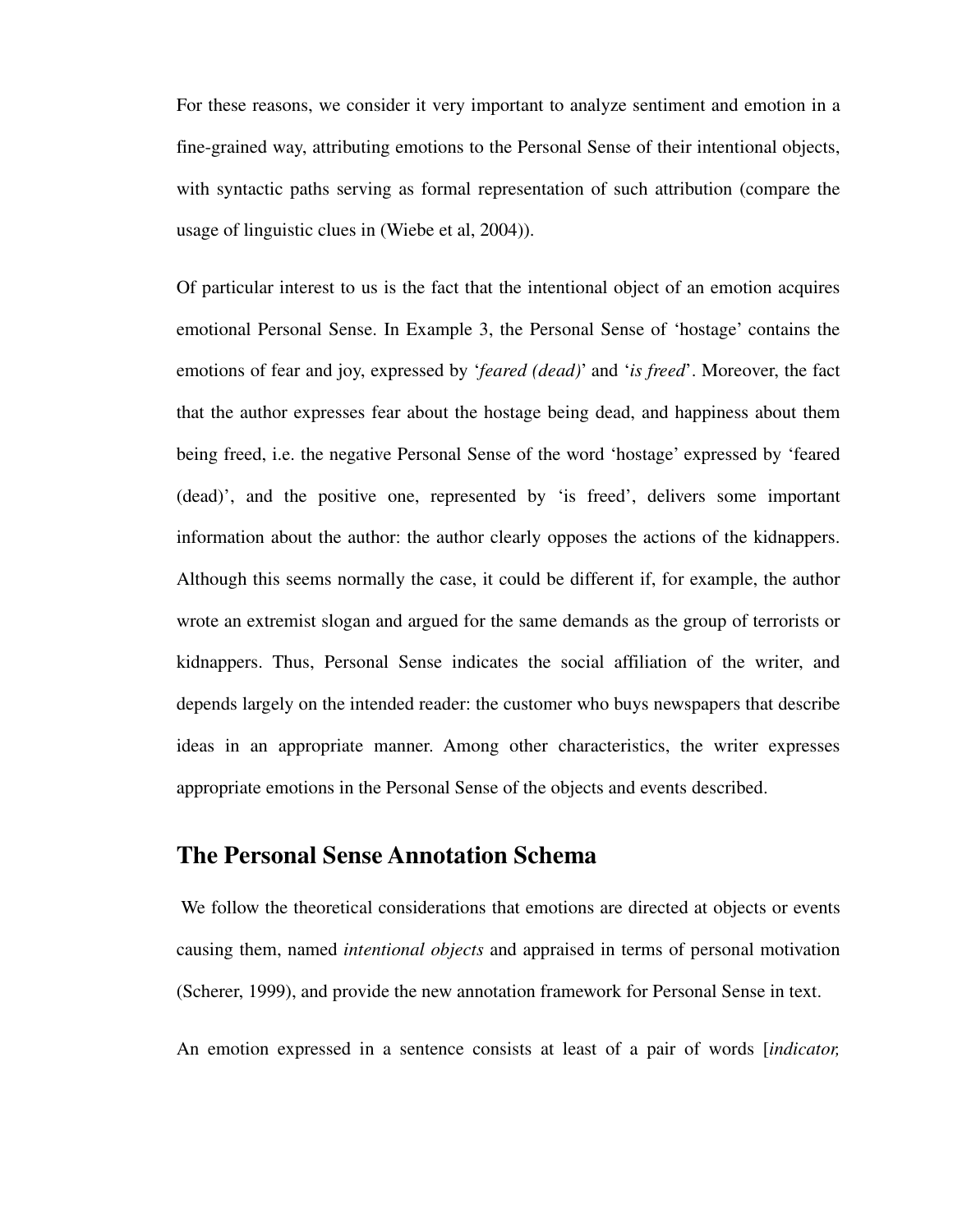*target*], where *indicator* expresses the presence of emotion itself, and *target* denotes the intentional object of the emotion. We exemplify this using the sentence from Example 3, in which the author explicitly expresses fear about the hostage being dead, and implicitly introduces happiness about him/her having been freed. The fear about the hostage is due to the possibility of his/her death, thus in the first case, the Personal Sense indicator is the word '*dead*'. '*Feared*' in this case serves as an intermediate element, which is described further. The word '*dead*' clearly indicates negative polarity, but it can ascribe different Personal Sense emotion to its target word: '*fear*' in the case of example 3, but '*sadness*' in the case of Example 4. The specific emotion does not depend always on the indicator word, but on the syntactic connection between the indicator and the target, and the nature of the target word itself in some cases. We cannot identify clearly if the word '*dead*' in an isolated position implies either '*sadness*' or '*fear*'. Accordingly we do not attribute the implied emotion to the indicator word, but rather to the target word. On the other hand, polarity is attributed to both of them, as it is usually unambiguously represented by the indicator word (clearly negative in the case of '*dead*'), and is clearly present in the Personal Sense of the target word (we feel bad about the hostage fearing that he/she is dead), but can acquire the opposite value in some cases.

Consider the following example from the dataset:

#### *Rights group halts violent Nepal strikes.* (Example 5),

where the (violent) *'strikes'* contain negative polarity, but ascribe a positive Personal Sense to the word '*group*', because it '*halts*' the strikes.

This example demonstrates that in some cases an additional element is necessary in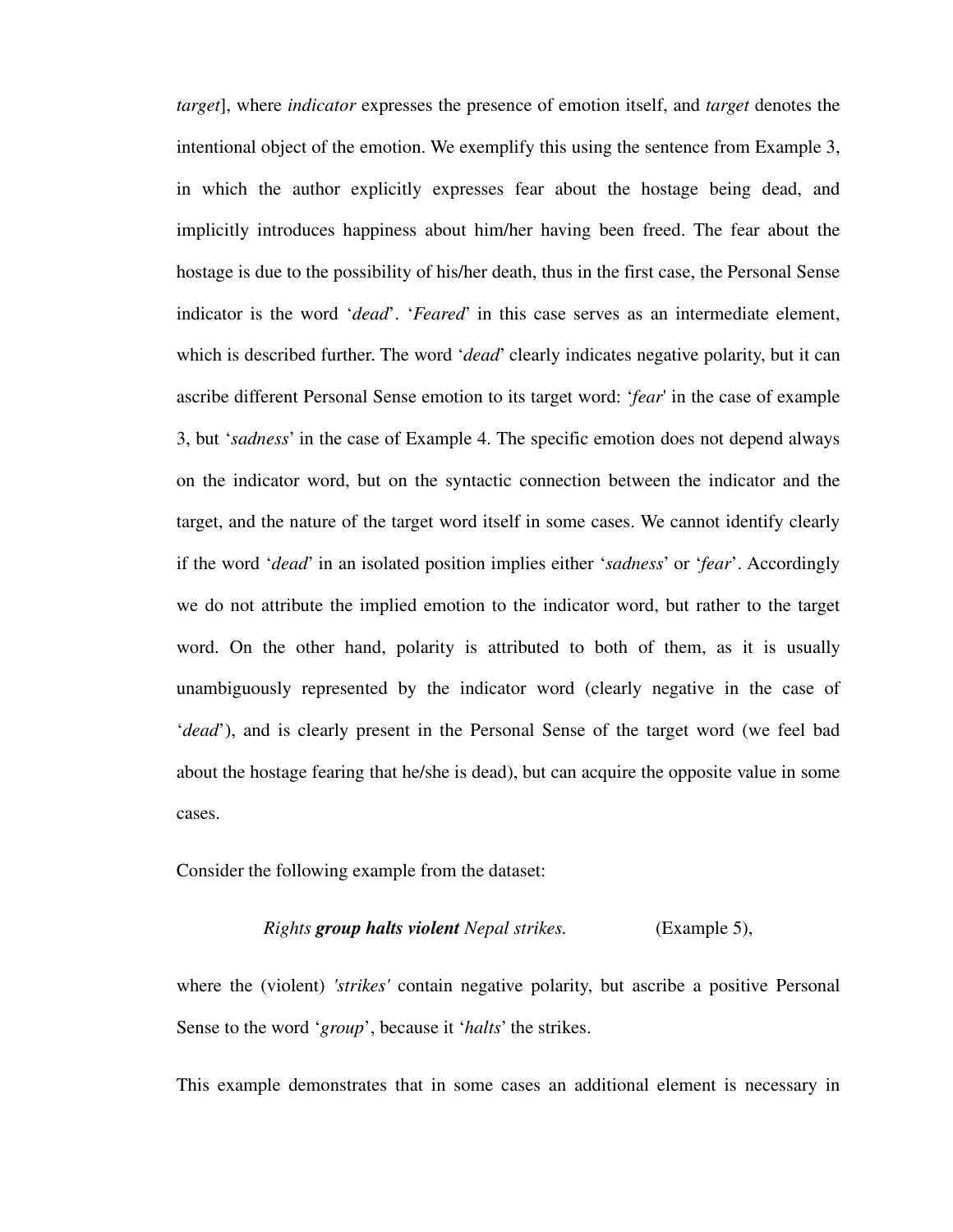order to describe the Personal Sense relation correctly. As described in the example above, it is the word '*halt*'. It transforms the target polarity to the opposite of the indicator one, causing the '*group*' to acquire a positive Personal Sense, despite the negative polarity of the '*strikes*' indicator. Because of this transformation it is useful to include this word as an '*intermediate*' element. Intuitively it is a word that stands between the indicator and the target in terms of syntax, and it can transform the polarity of the relation radically, as in the example sentence above. However, in the dataset we encountered a significant number of such words that clearly occupy the same syntactic position, intermediate between the indicator and the target, but which do not transform the polarity, although they can be substituted by words that would transform it. Consider the following examples from the dataset:

# *Snow causes airport closures in Britain.* (Example 6), *Stenson defends his title at Dubai.* (Example 7).

If we substitute '*defends*' by '*loses*' in Example 7, we will get a negative Personal Sense for '*Stenson*', despite the positive '*title*'. The word '*defends*' in this case occupies a very important intermediate position, but does not bring a transformation to the polarity. This is why we also consider such words as *intermediate* elements, and define a *modality*  attribute for them, which takes the negative value when the intermediate element in question changes the polarity between the corresponding indicator and target elements, and the neutral or positive value when polarity value is preserved. The resulting annotation schemas are presented in Table 2.

The table describes and gives examples of the *indicator*, *intermediate* and *target*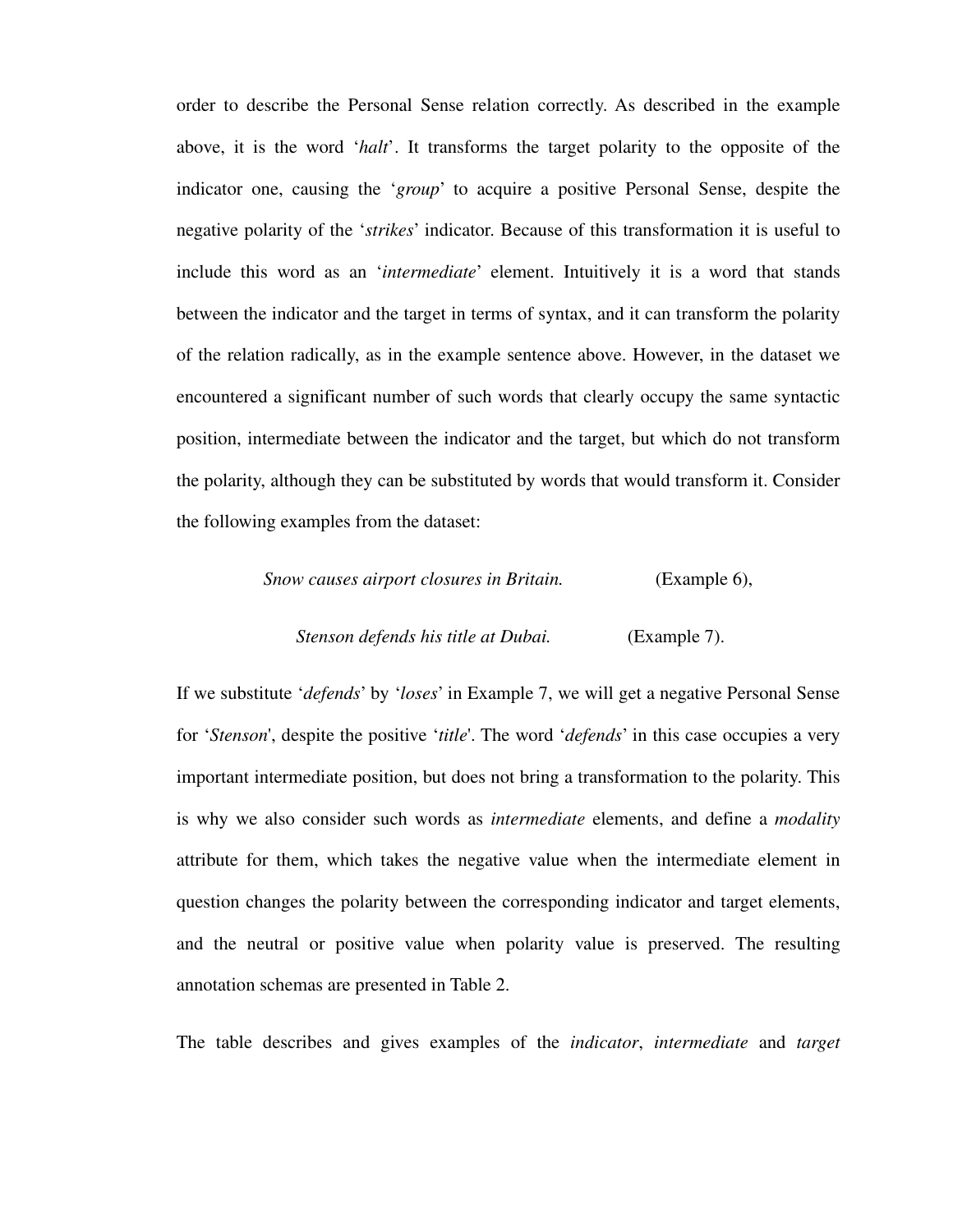annotation schemas designed for our annotation. The indices in the 'Attribute value' column are used to highlight the attributes that ought to have the same or corresponding value:

- id of the indicator, intermediate and target should be the same, in order to process the words in a single Personal Sense relation;
- polarity and emotion of the target should be consistent with each other:
	- joy should be used with positive polarity,
	- the rest of the emotions with negative polarity;
	- surprise can occur with both.

#### *Insert Table 2 here*

Table 3 contains some actual examples of the polarity and emotional Personal Sense relation from the dataset. The headlines are not annotated explicitly with subjectivity/objectivity: an element is supposed to acquire a subjective Personal Sense if and only if it is annotated with *any* emotion and *any* polarity. Any word serving as a *target* would thus acquire subjectivity, and its *indicator* would at the same time be a subjectivity indicator. Thus we get a hierarchy of classes: first, a word-pair ([*group*, *violent*] in Example 5) belongs to the *subjective* class, if it acquires any emotion and polarity, and the *objective* class, if it does not acquire any. After the manual annotation, the subjective lexical and syntactic items are determined automatically, as the ones which acquire personal sense at least once inside the word-pairs, according to the annotated dataset. Next, if the pair is *subjective*, the indicator and the target have a *positive* or a *negative* polarity. Polarity may be different for the indicator and the target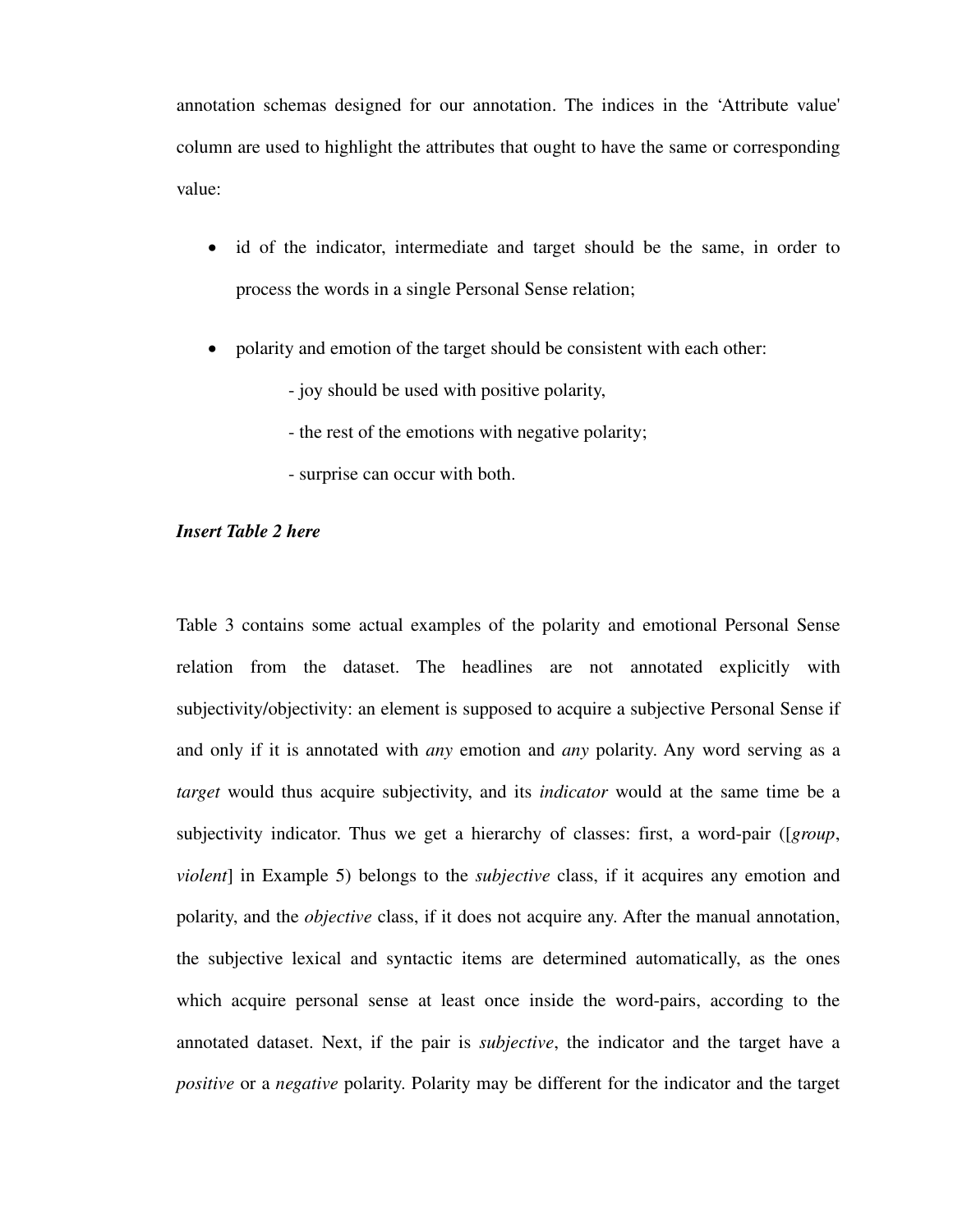(as in the case of Example 5: *positive* for *group*, *negative* for *violent*), and then an intermediate element is introduced that explains the difference (*halts* in Example 5). Moreover, the target element having *negative* polarity acquires Personal Sense containing an emotion: *anger*, *disgust*, *fear*, *sadness*, or *surprise*. The target with *positive* polarity acquires *joy* or *surprise*. (In the case of Example 5 the emotion attached to *group* is *joy*).

#### *Insert Table 3 here*

By annotating all the cases of pairs of subjective (or emotional) expressions and their intended objects, we have defined the area of "expressing subjectivity/emotion towards an object in text" extensionally. In other words, we have covered all the actual occurrences of the emotional expressions towards an object in the current dataset. The emotional expression towards an object can be considered a semantic relation, similar to *date of birth* or *headquarters* described in (Suchanek, Ifrim & Weikum, 2006). It is more complex in our case, in the sense that it covers a variety of linguistic phenomena from a formal point of view. It cannot be described by a single syntactic construction or cooccurring with items belonging to a single lexical class. In the following section we consider the emotional relation with the formal lexical and syntactic phenomena in text.

# **Experiments in Personal Sense Identification**

#### **Lexical and Lexico-Syntactic Approach**

Lexical items are one of the traditional features used to define semantic relations in text (Gamallo, Agustini & Lopes, 2005). Our first assumption was that the emotional relation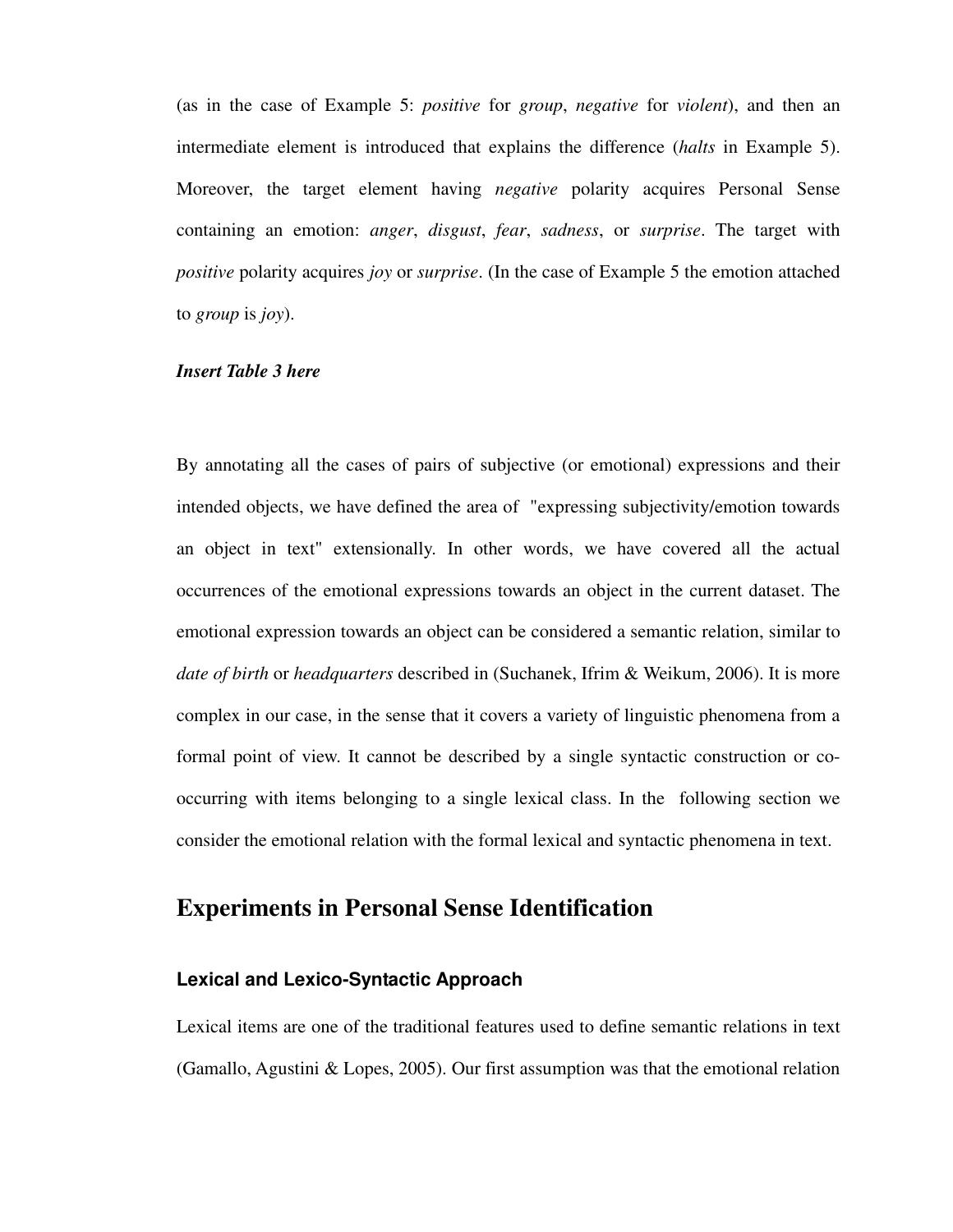is solely characterized by the indicator lexical items, i.e., given a specific word, we assume that it does or does not indicate a subjective expression. To test this assumption, we computed the conditional probability for a lexical item to indicate a subjective expression, given that a lexical item is a subjective clue. The mean result was 83.64%, with the standard deviation of 0.26. This is a modest result, indicating the highest possible subjectivity identification accuracy that we can get, if we correctly identify a word to be subjective or objective. The main reason that we see for such a modest estimation is that most of the words can indicate subjectivity in one case, while preserving an objective meaning in another case; in other words,

*"many expressions with subjective usages have objective usages as well"*

(citation 6.1, (Wiebe et al, 2004)). We exemplify this consideration with the actual dataset, even with such a seemingly non-ambiguous (in terms of subjectivity and emotion) word as '*good*'.

Consider the following two sentences from the dataset:

*PM: Havana deal a good experiment.* (Example 8)

and

```
Bad reasons to be good. (Example 9)
```
In both sentences the word '*good*' is automatically tagged as an adjective. In Example 8 it is annotated as a subjectivity indicator, with the target word being '*experiment*', but it does not indicate any subjectivity in Example 9 according to our annotation, as there is no obvious target word or intentional object present in the sentence. Thus, the lexical information alone does not define the subjectivity area accurately enough.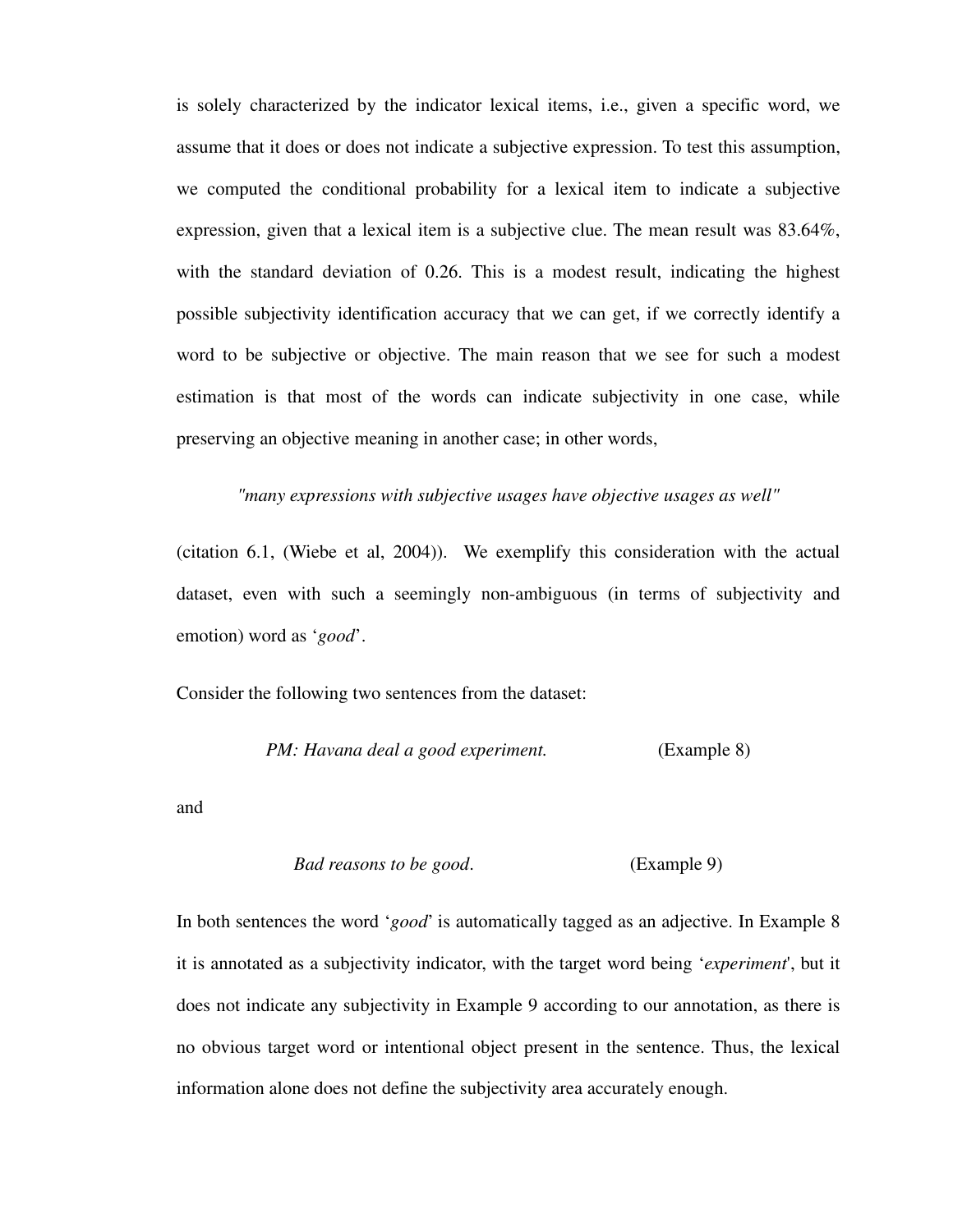We assume that an additional feature useful for the subjectivity-objectivity distinction is the syntactic dependency path connecting the indicator and its target word. After we added this type of information, we computed the conditional probability of an expression being subjective, given a subjective lexical item (items which serve as subjectivity indicators at least once in the dataset) and a subjective dependency path (dependency paths which are associated at least once with subjectivity). This time the mean result was 92.50% with the standard deviation of 0.18, which proved in the paired statistical t-test to be higher than the lexical-only based result with a 99% statistical significance (df =  $667$ , p < 0.01).

We conclude that emotional Personal Sense may be characterized more accurately by a combination of lexical information and syntactic information. To develop on the statement from citation 6.1, if "expression" is considered not a lexical item alone, but a pair consisting of the lexical item and a syntactic path to the potential target, then the expressions with subjective usages are more likely to have no objective usages. To classify whether or not a word indicates emotional Personal Sense in a sentence, it is useful to identify the dependency construction that contains the lexical item, because the same lexical items vary in their subjective and emotional impact depending on the dependency structures in which they occur.

#### **Identifying Subjective Personal Sense**

In the current section we are investigating the Personal Sense of nouns, although they are not the only part of speech providing the targets for the Personal Sense annotation. With the targets of the Personal Sense relation limited to nouns, 475 'target-indicator' word pairs were annotated and automatically extracted.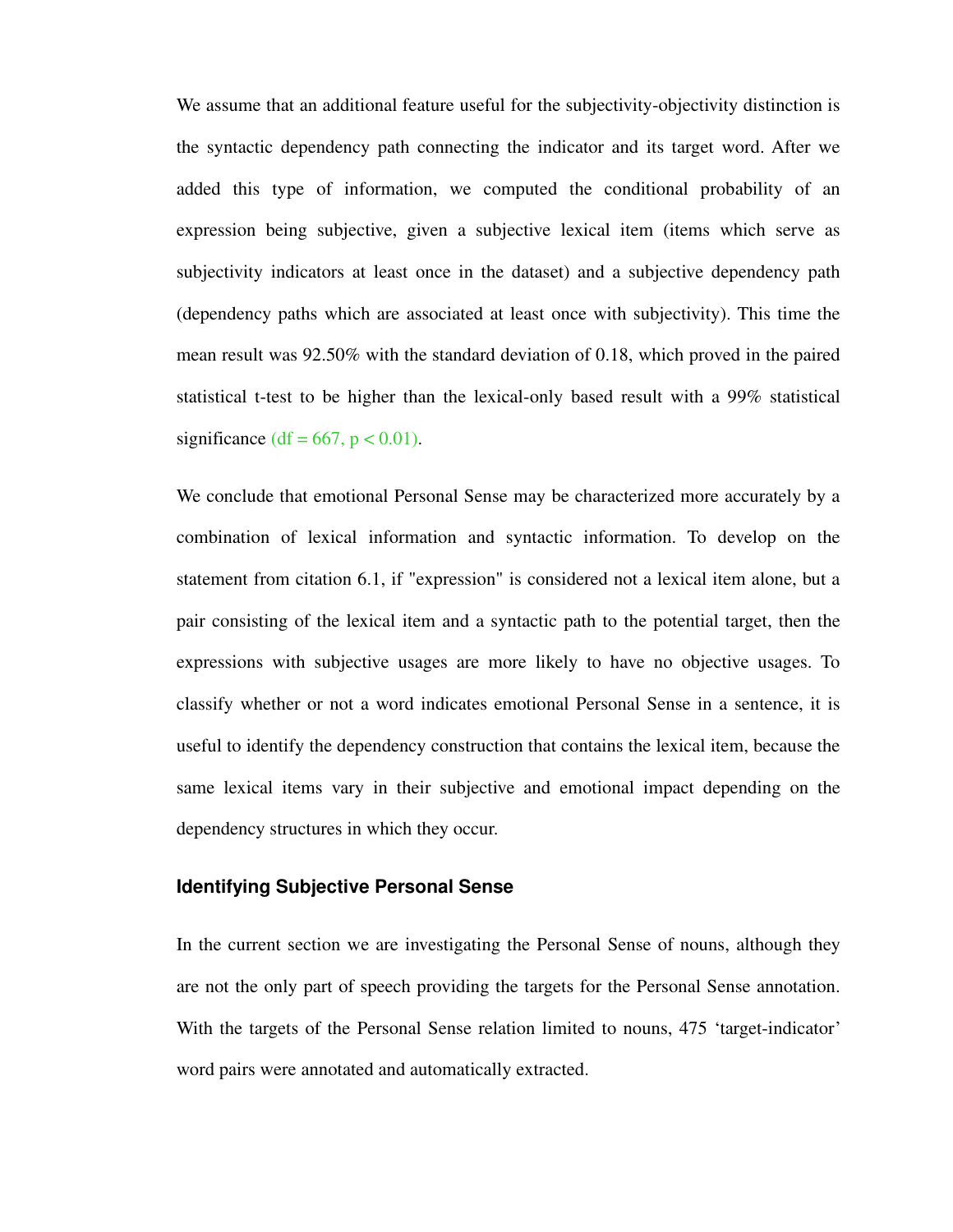Our assumption is that the new framework for subjectivity classification based on the Personal Sense detection yields significant results, even when applied to fine-grained subjectivity recognition. The goal of the experiment is to test the performance of the lexico-syntactic technique based on our Personal Sense framework, and to estimate the value of the suggested lexical and syntactic features for the subjectivity classification.

We have performed a classification experiment with pairs of words, the first being a noun, and the second one potentially representing the Personal Sense indicator. There were 475 word-pairs annotated with subjectivity, and 17,500 pairs containing no subjectivity. We divided the neutral items into 37 random groups, in order to use all the large volume of the non-subjective data, and performed the classification experiment with each of them, in order for the dataset to be balanced with respect to subjective and objective newstitles, i.e. there were the same number of pairs representing appraisal and emotional Personal Sense, as the number of pairs containing no Personal Sense, in each classification subset. We grouped the same 475 subjective word-pairs in turn with each of the 37 sets of neutrals, thus getting 37 result sets for every feature set and  $37*2 - 1 =$ 73 degrees of freedom for any paired t-test between a pair of the feature sets. Each time we got  $950 = 475$  neutral  $+ 475$  subjective items, and in the experiment we ran a 5-fold cross-validation against each set. That is, we randomly divided 950 into two equal (and balanced) training and test sets 5 times, on each occasion changing only the "randomness" of our choice.

### *Lexical and Syntactic Classification Features*

We investigated a number of features for the classification of pairs of words as containing or not containing subjectivity. First of all, this was the word itself, the lexical item (LEX) that was potentially a Personal Sense indicator for the noun in question; and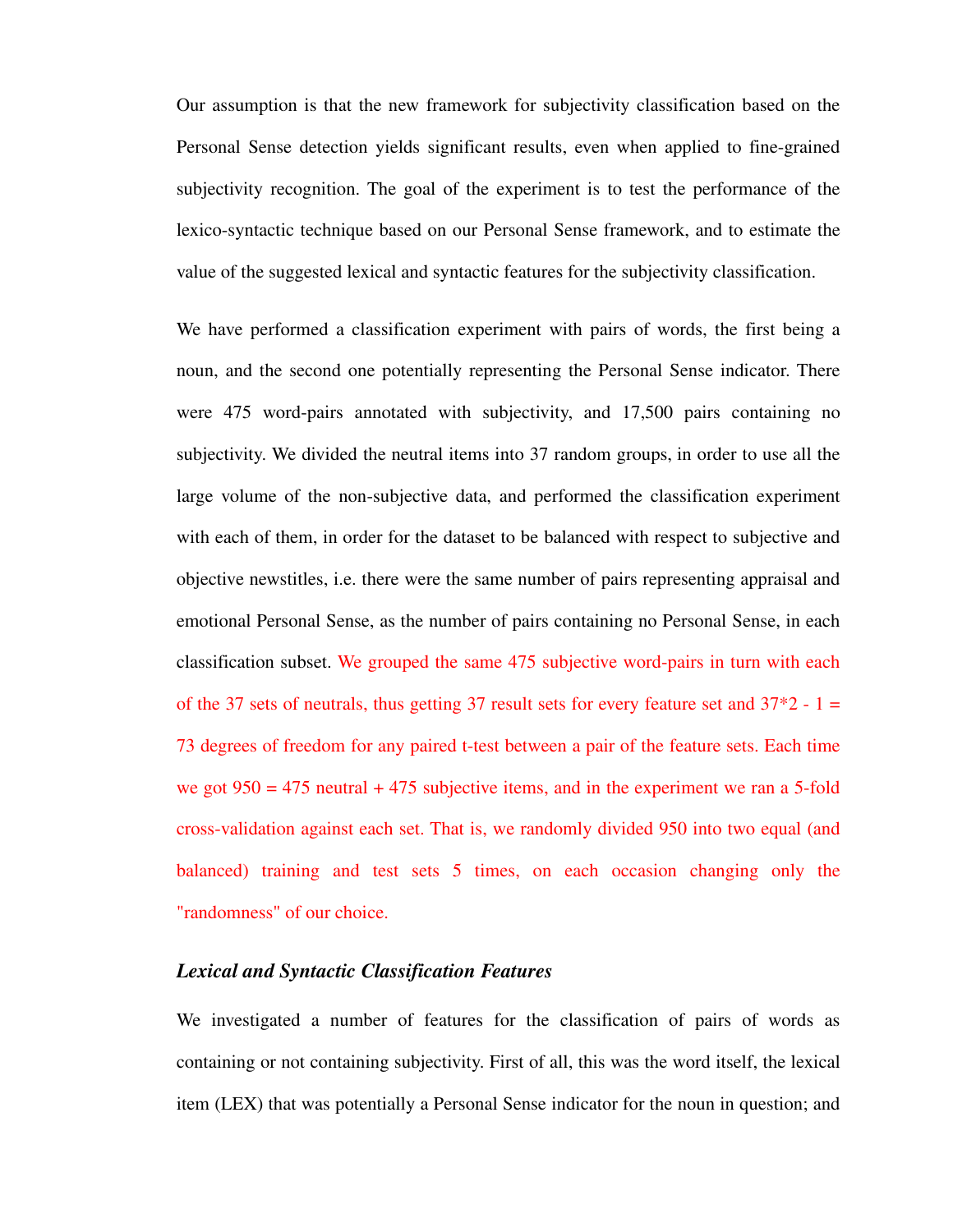the part of speech for the lexical item (POS). Secondly, this was the syntactic path (PATH) from the potential indicator to the potential target noun, according to the dependencies identified by the Stanford parser (We applied the Stanford parser "as is", as our goal was to analyse the subjectivity results given the tools available, without going into their performance quality). As in real-life classification, we would often encounter new lexical items as potential Personal Sense indicators, accordingly we used some features derived from SentiWordNet (Esuli & Sebastiani, 2006) and General Inquirer (General Inquirer, 2000) in order to represent the degree of subjectivity for lexical items themselves.

SentiWordNet contains information about a number of senses for each word (115,400 senses altogether), often more than one, sometimes more than ten or twenty. Each of the senses is characterized by a synset and a score for positivity and negativity, both ranging from 0 to 1. For every word we used the following 8 features derived from its SentiWordNet profile. The features are presented in Table 4.

#### *Insert Table 4 here*

The General Inquirer (General Inquirer, 2000) is a tool for content-analysis of textual data, based on a number of word categories, whose distributions are calculated for a text and used for different goals, with polarity classification and emotion recognition among them. We used 14 categories from the General Inquirer vocabulary, namely: Neg, Ngtv, Virtue, EMOT, Pstv, Pos, Hostile, Pleasure, Vice, EVAL, Pain, NEGAFF, POSAFF, Eval. We applied the relief feature selection measure described in (Kira & Rendell, 1992) in order to sort the features according to their a priori usefulness for the items to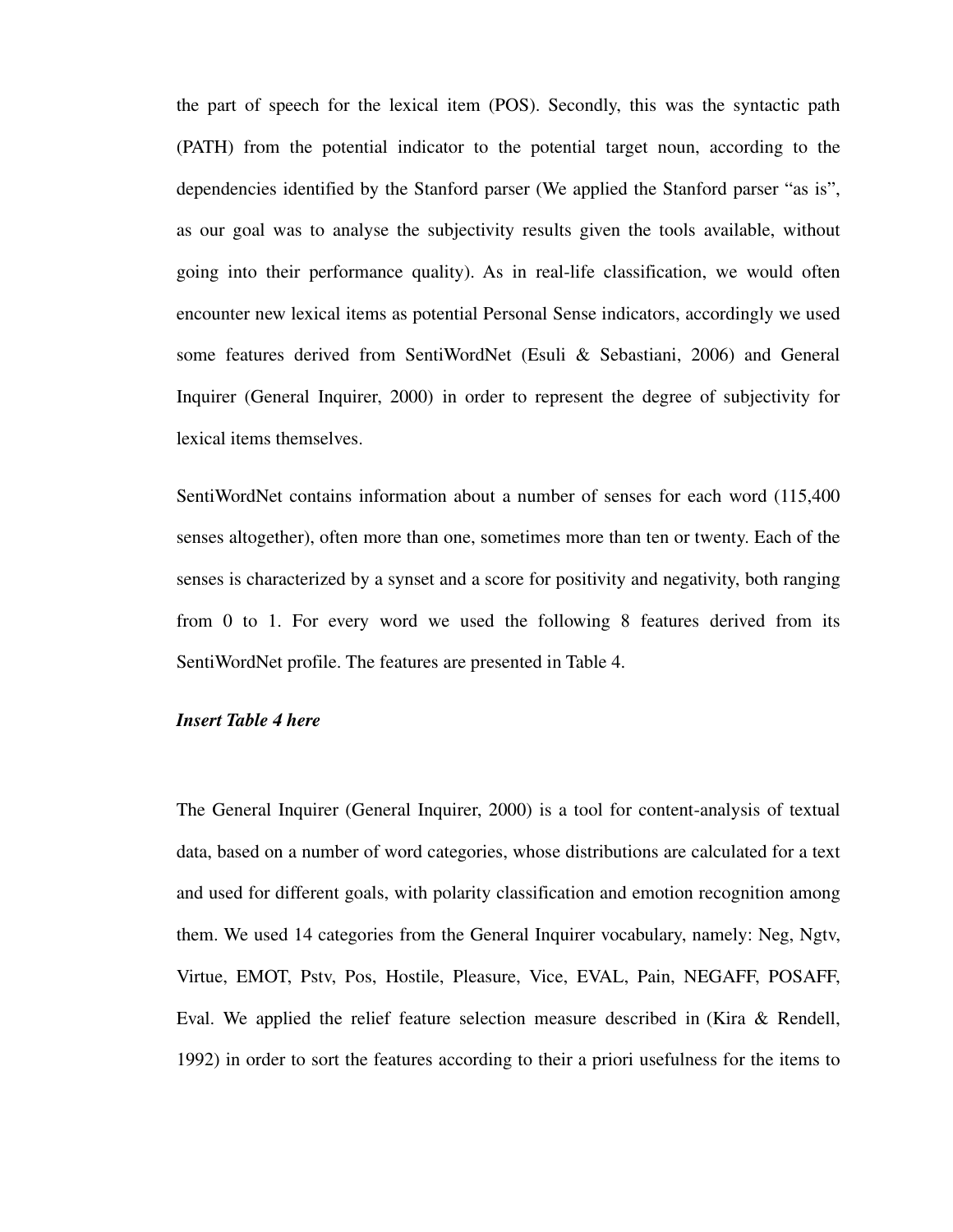classify. The results of the feature relief estimation, in descending order, are presented in Table 5.

#### *Insert Table 5 here*

In Table 6, we show a sample feature vector, using as an illustration the sentences presented in Examples 3 and 4. The question marks indicate that the lexical item has not occured in the lexical resource from which the information was used, so the feature value in this case stays "undefined". The PATH feature was encoded as follows:

- If the two words were directly connected, their connection path contained four elements: the POS of the current source and the target words (u'NN' and u'NN' in the case of "mortar assault"), direction of the syntactic dependency ("down" in the case of "mortar", "up" in the case of "assault"), and the dependency path name (de Marneffe & Manning, 2008).
- If the words are interconnected via an additional word, such as "hostage" and "dead" in the example "Nigeria hostage feared dead is freed.", the path contains a sequence of all the individual paths from the target to the indicator, i.e. [u'NN', 'up', u'nsubj', u'VB'] for "hostage feared" and [u'VB', 'down', u'acomp', u'VB'] for "feared dead".

#### *Insert Table 6 here*

### **Results of the Subjective Personal Sense Identification**

We performed a classification experiment with 475 word pairs with subjective Personal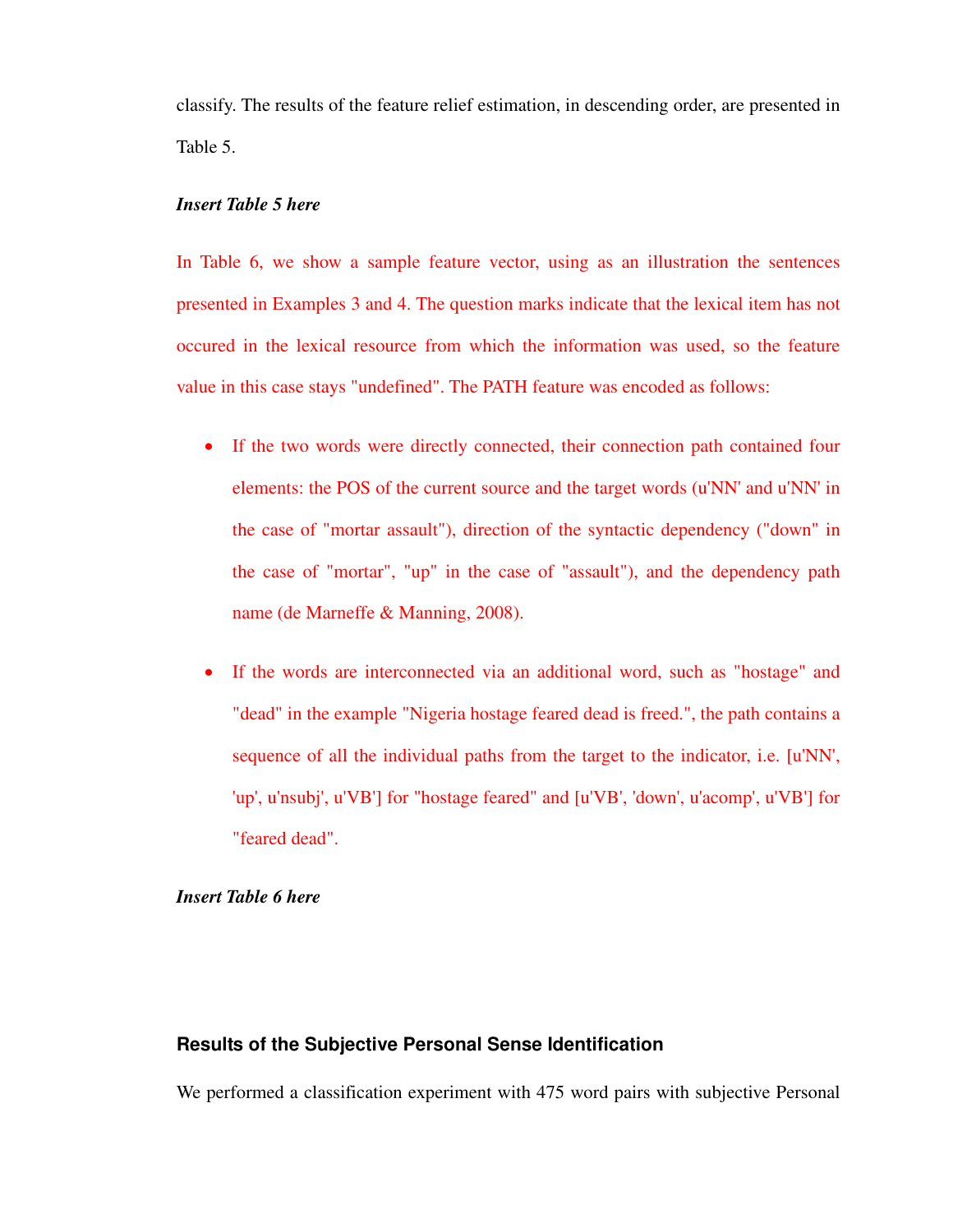Sense and a random group of 475 objective word pairs. We used Naïve Bayes (NB) as the classification algorithm, using a machine learning tool, Weka 3.6.1 described in (Witten & Frank, 2005). NB was selected as the other classifiers, SVM and Decision Tree, performed worse in our initial experiments, probably because of the large number of features, the sparseness of some features' values, and in the case of SVM, due to the lack of sufficient training examples. We tested different feature combinations, including the ones based on the relief measure threshold. The results are presented in Table 7 using three evaluation measures: the F-measures (Van Rijsbergen, 1979) for objective and subjective groups separately, and the mean accuracy.

#### *Insert Table 7 here*

Almost all the feature sets yielded significant performance in terms of accuracy and Fmeasure: all of them are higher than 0.84. It is only when we leave out the LEX feature, i.e. the potential indicator word, we get a much lower result, but still a very satisfactory one: 73% accuracy, 0.70 and 0.75 F-measure for objective and subjective word pairs respectively. On one hand, it shows that the semantic features derived from the lexical sources make a useful contribution and allow the prediction of the subjective impact of a lexeme successfully. On the other hand, a considerable difference between the results shows that the most effective way to predict a word's subjective Personal Sense impact in the test set is to learn it in the training set. Evaluating it in principle using the existing lexical resources is less successful.

We performed the experiments, leaving out one of the features each time, in order to evaluate the impact of every individual feature separately. The word serving as the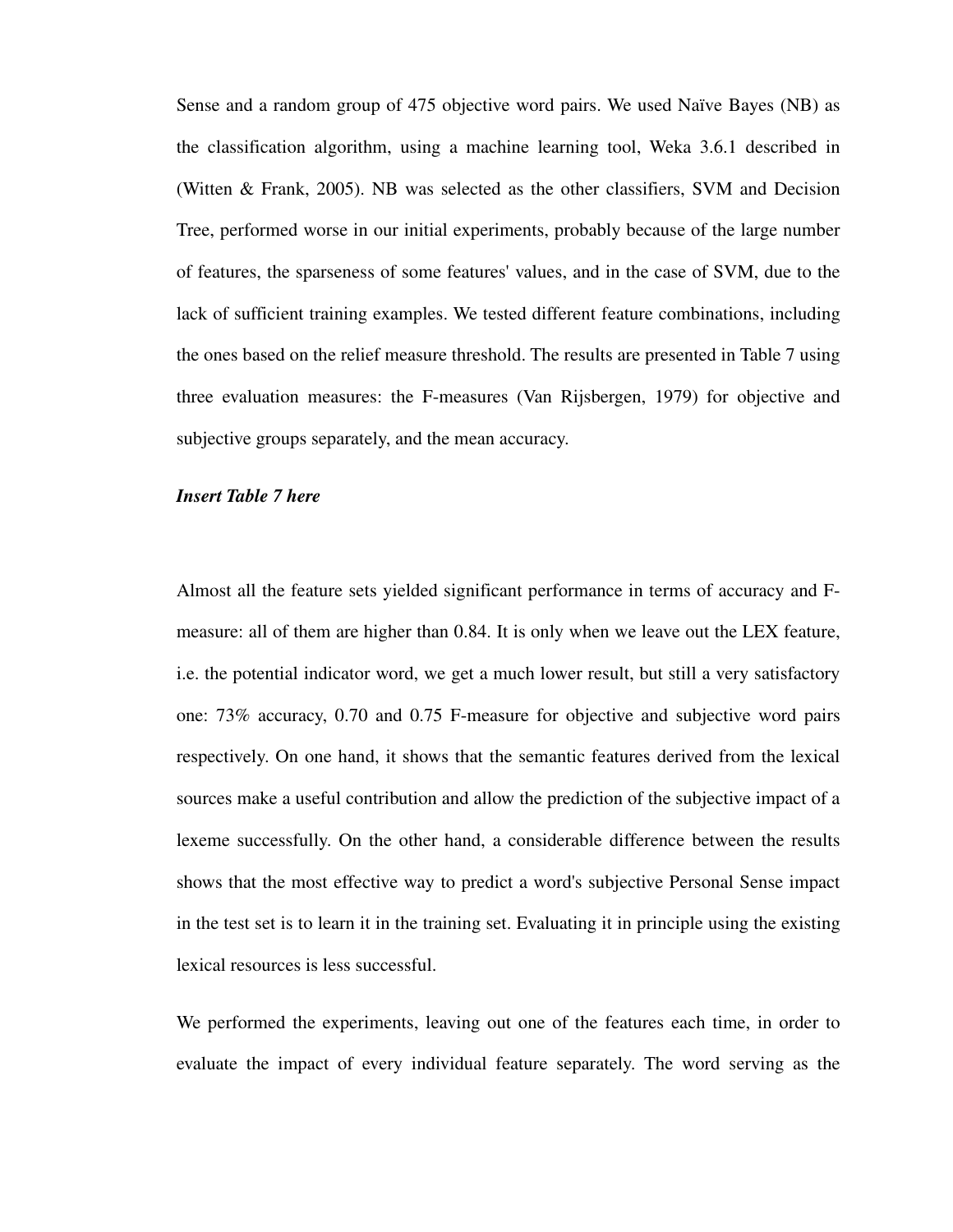potential Personal Sense indicator, represented by the LEX feature, has proved to play the most important role in the classification: leaving out this feature has decreased the performance most of all. According to our expectations, the syntactic dependency path is also very important, as it also decreased the result compared to using all the features with a higher than 99% significance ( $df = 73$ ,  $p < 0.01$ ) in terms of accuracy and both subjective and objective F-measures. The third feature that introduced significant decrease when leaving it out is the part of speech of the indicator (POS), yielding 94- 98% statistically significant difference in the t-test results for the three evaluation measures (df = 73,  $0.02 < p < 0.06$  for the three measures).

# **Analysis of Results**

It is apparent that there are three most useful features: the lexical item serving as a potential Personal Sense indicator (LEX), its part of speech, and the syntactic dependencies path between the indicator and the target noun (PATH). The classification results give additional evidence for this.

It is important to notice that from these three most important features, the part of speech (POS) plays an exceptional role, as in the classification it played a considerably smaller role than LEX and PATH, but it has been identified as the most important feature in terms of the relief measure. We find this result revealing, knowing that the relief measure is based on the ability of the feature in question to discriminate between the items that are similar to each other but belong to different classes. In the actual classification experiment this is not always the case, and the different classes are distinguished in addition by the features from the lexical resources. However, when such an intuition is used to evaluate the features a priori, the part of speech plays a very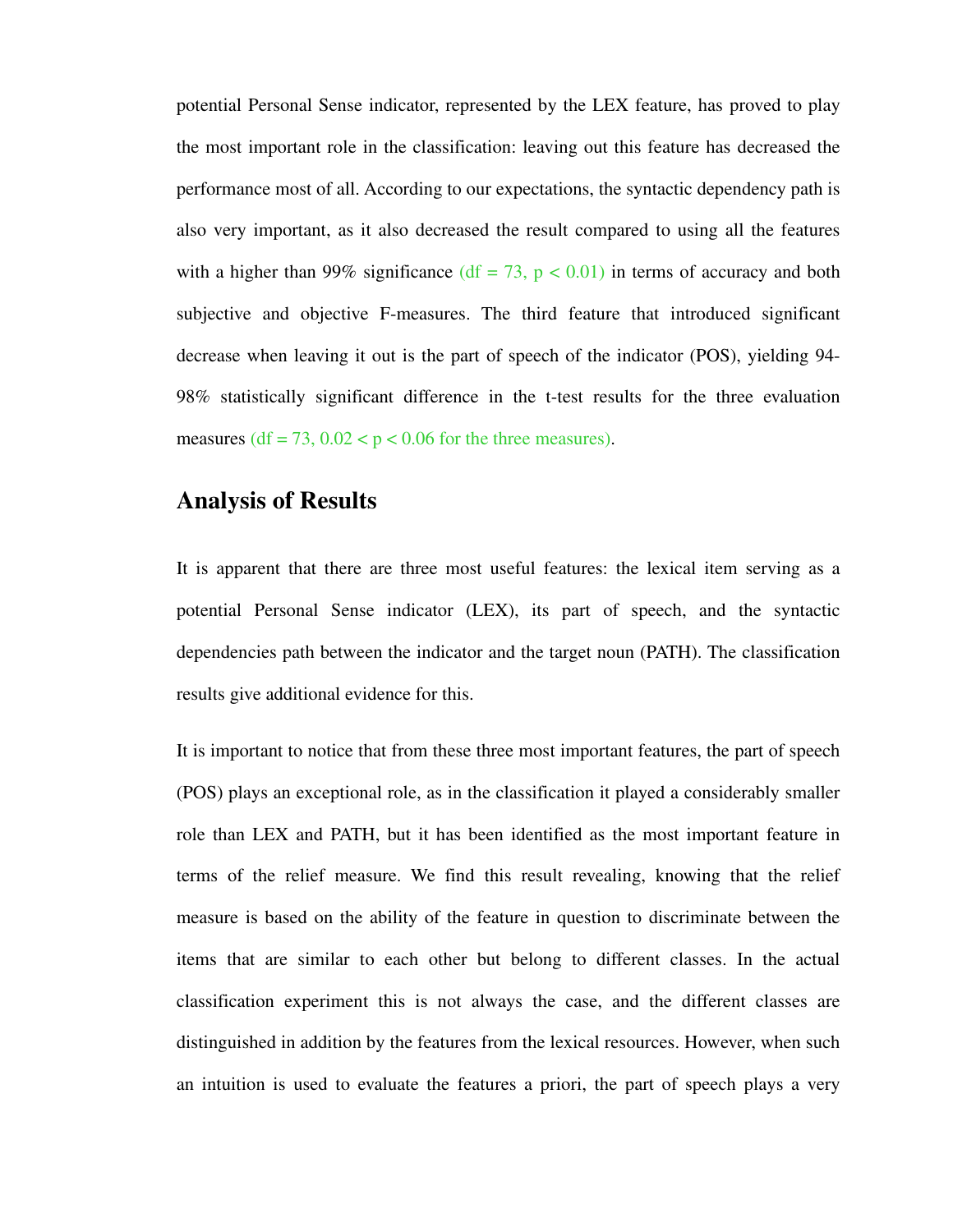important role, because a different part of speech for the same word form can make a big difference in terms of subjectivity, especially when most of the other features stay the same.

Not surprisingly, leaving out the features derived from the lexical resources did not change the result dramatically: first of all, our features obviously contained redundant information bringing considerable noise to the dataset; on the other hand, most of the information was contained in the three most useful features, and for the closed dataset with a limited vocabulary the LEX feature represented all the lexical information and made the lexical resources features redundant.

The best results overall were achieved in the following two cases: using the three main features plus the General Inquirer features (which all had positive relief), *or* the three main features with the SentiWordNet features that had positive relief. Both of these feature sets, and the set consisting of the 22 positive relief features, performed better than the set containing of all the features, with a statistical significance higher than 99.99% (df = 73, p < 0.001). This shows that, first of all, the features characterized by a positive relief actually contribute positively to the classification experiment. On the other hand, it proves that both the SentiWordNet and the General Inquirer features increase the performance, but can be substituted for one another and do not significantly affect the performance when used together compared to using any one of them.

It is important to notice that the use of the syntactic path as a feature increased the performance considerably, but the absence of this feature did not completely decrease the performance. This supports our contention discussed earlier, confirming that a word often brings subjectivity to the whole sentence, not only to a specific word denoting an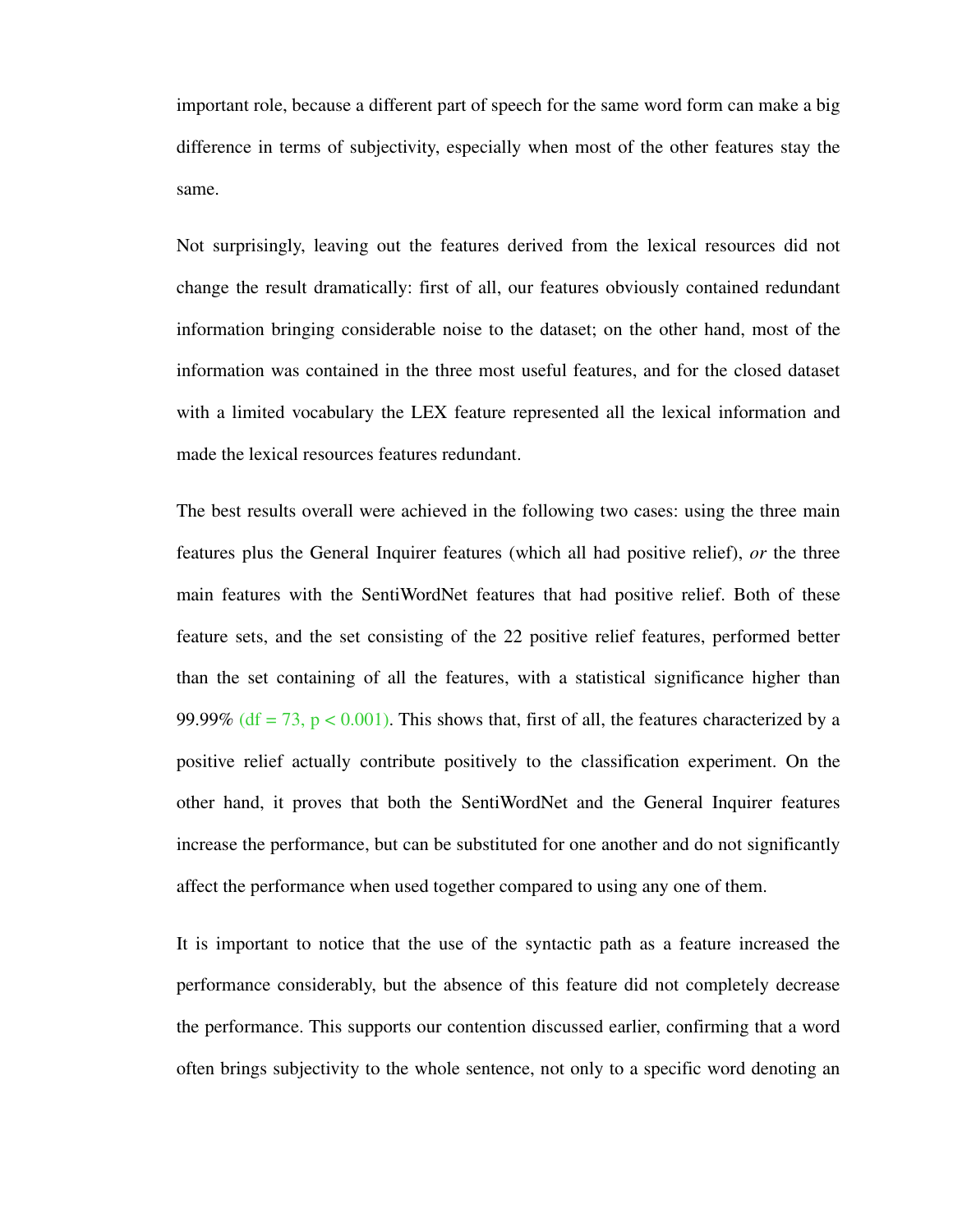object. We realize that this is reasonable if we consider the following examples from the dataset: "**Bombers** *kill* **shoppers**", "Mortar **assault** leaves at least **18** *dead*", or "**Goal** *delight* for **Sheva**". The Personal Sense indicator words are in italics, and the target words are shown in bold. In each case both of the nouns (or parts of speech acting as nouns) occurring in the sentence acquire a subjective Personal Sense, in these cases with the same polarity. However, the emotion contained in the Personal Sense of the different nouns would be different: '*fear*' for '*bombers*' and '*assault*', '*sadness*' for '*shoppers*' and '*18*'. It means that the meaning of the syntactic path feature can be more clearly analyzed in experiments with a more fine-grained emotion classification, not a binary subjectivity-objectivity one.

# **Conclusions**

There has been a vast amount of work done in subjectivity identification. We develop a new subjectivity annotation scheme based on the notion of Personal Sense. First of all, our theoretical motivation was a consideration underlined in (Scherer, 1999), that intentional object is an inherent property of emotion. Secondly, we have shown by analyzing a news headlines sentiment dataset, that a fine-grained approach to subjectivity is essential, because it allows for a more detailed emotion, subjectivity and polarity annotation, thus enabling more accurate identification of different emotions expressed towards different intentional objects in text. Thus we proposed a Personal Sense based annotation scheme and applied it to the dataset in question.

In order to classify the resulting subjective and objective expressions automatically, we added to the widely used subjectivity clues approach a syntactic feature, serving as a regular connection between expressed emotion and its intentional object. In an initial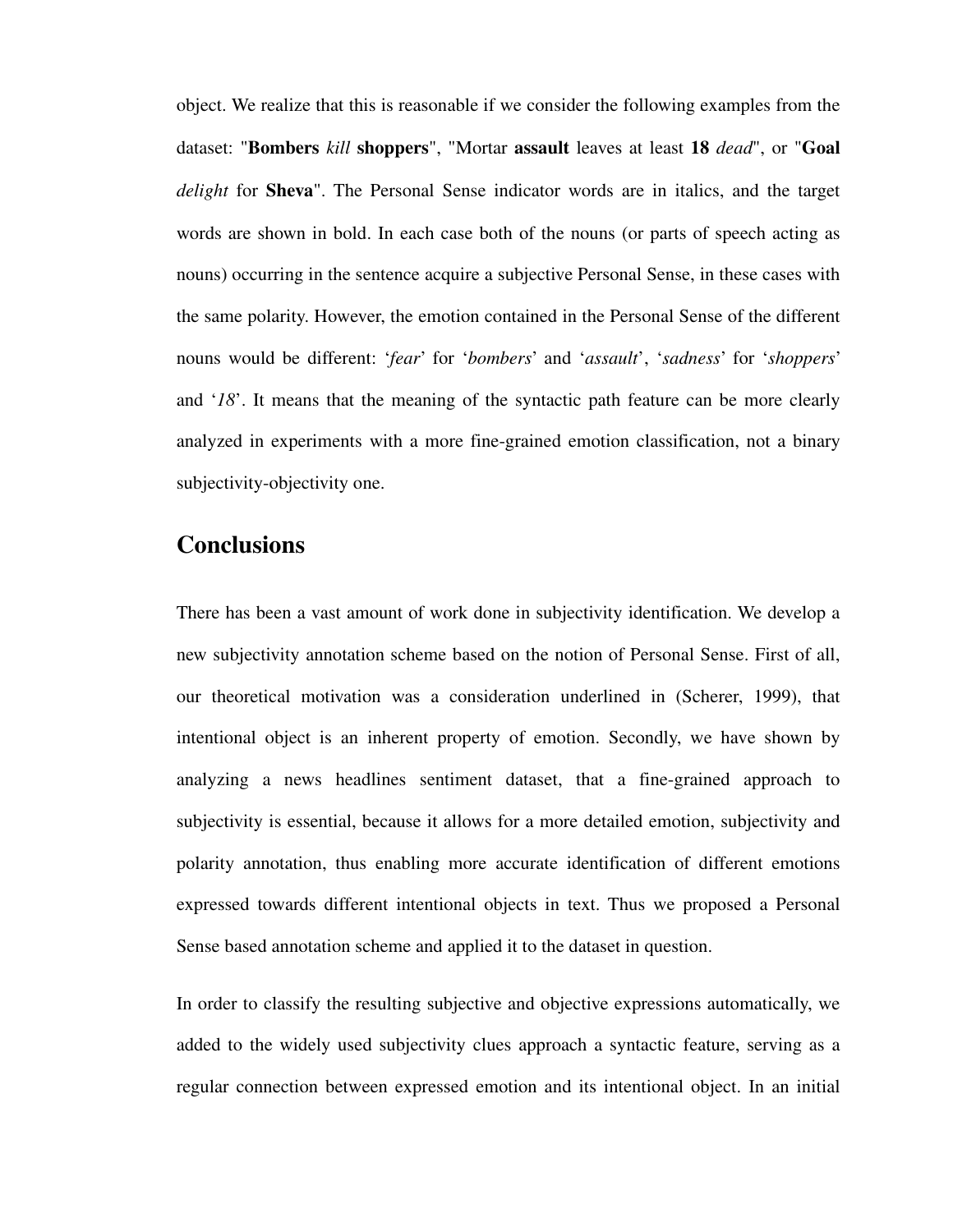experiment we showed that the resulting feature set describes the subjectivity identifier are more accurately than the baseline lexical approach.

Finally, we performed a subjectivity-objectivity classification experiment, using the suggested fine-grained sub-sentence level annotation and a set of lexical and additional syntactic features, evaluating the impact of different features and comparing the effect of features derived from two lexical resources.

The fine-grained linguistic approach we have presented here, based on the concept of Personal Sense, is designed for annotating and analyzing automatically subjectivity, polarity and emotions in text. It yields a high performance in the subjectivity classification of word-pairs in the news titles dataset, establishing a useful background for identifying polarity and emotions based on the same annotation scheme. The features introduced in the Personal Sense approach are appropriate for the classification, mostly making a positive contribution to the result. The relative impact of the features is realistically estimated with the chosen relief measure.

Both lexical resources used to infer subjective categories for identifying subjective Personal Sense, SentiWordNet and General Inquirer, influence the classification result positively, which proves their appropriateness for the task. However, the impact of the derived categories is not high and cannot substitute for the usage of the lexical items themselves, at least for the limited dataset available. More experiments on a larger dataset are necessary to investigate the meaning of the resources more thoroughly. Moreover, in the current experiment the use of both resources yielded considerable noise, resulting in a slightly lower classification result. Equally good results were achieved when using one of the two resources separately, which indicates that they are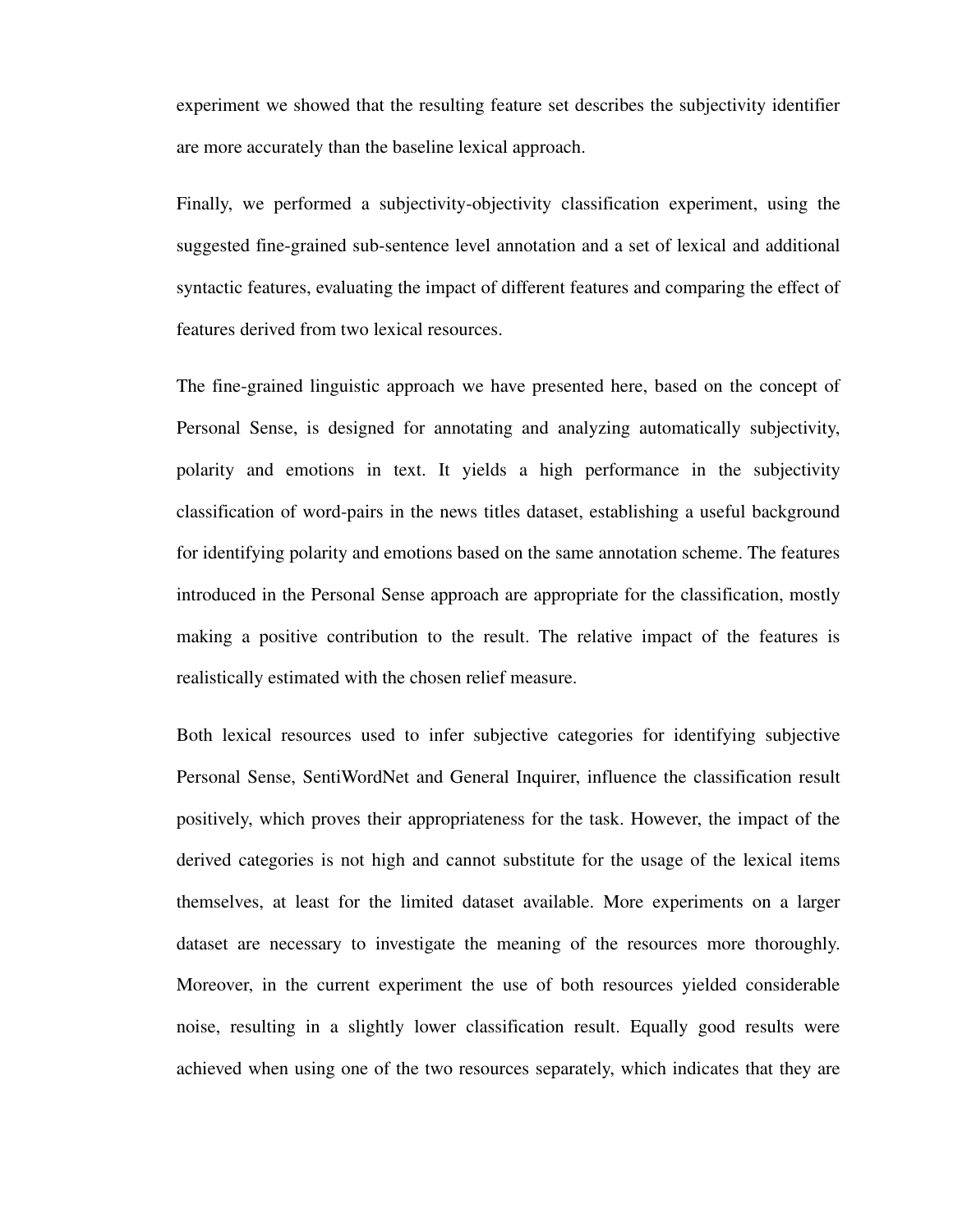interchangeable in the current setting.

Although the syntactic path feature was meaningful - its absence decreased the subjectivity classification results - it is obvious that the decrease was not dramatic. This is in line with the intuition described above and followed by most of the research in subjectivity, that sentiment is distributed over all the objects in the sentence and in a large number of cases is not restricted to only one noun.

The sentiment of a word-pair can have different impact on the sentence and document subjectivity. At the lowest, target-indicator level, the consideration is represented by applying the 'Modifier' element to the word-pair. In this case different types of modifiers relate to the resulting subjectivity class in different ways. In the case of larger structures, a sentence can naturally contain a number of subjective word-pairs. In this case it also appears to be a question of grammar, i.e. a complex of rules. The input might be the subjective word-pairs and syntactic relations between them, and the output would denote the subjectivity degree. Such a grammar could be established by collecting a considerable amount of data and generalizing the obvious patterns with additional information from theoretical linguistics. Another approach would again be to collect and annotate the same amount of data and infer the grammar by statistical machine learning.

It is important in our work that subjectivity cannot be calculated from words or collocations. We have argued that the "indicator" words impact "target" words in different ways, which depends on their POSs, syntactic paths, words occurring between them in syntactic paths, which would be more obvious when analyzing polarity, etc. Moreover, it is not just the syntactic pairs of words that matter, but each class of words, the largest being the POS, would "react" individually to the attachment of a subjective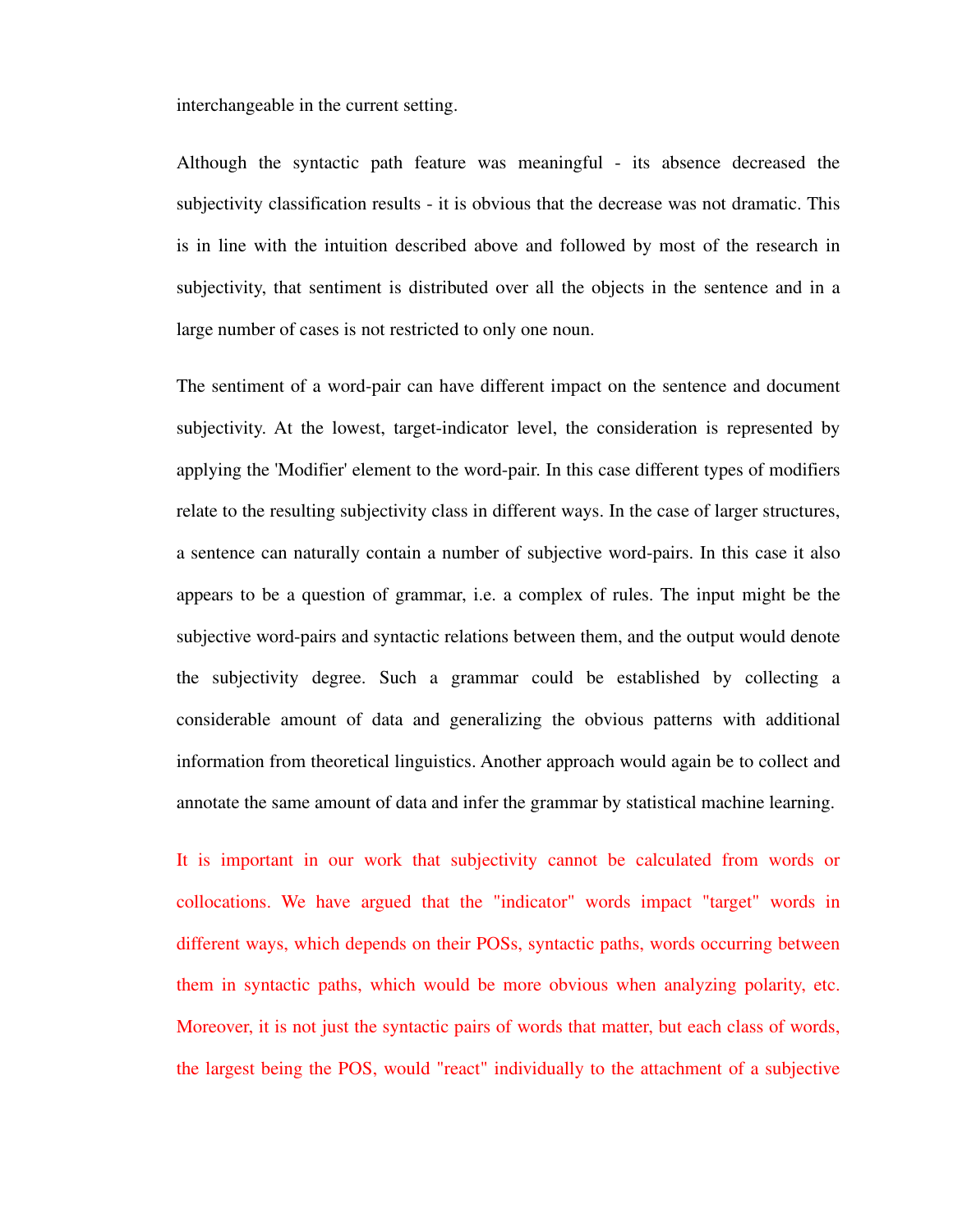indicator-word. This is why we selected nouns only for our experiment in the current framework. This is our a priori assumption, which can be best described theoretically in terms of the Personal Sense framework, with the experiments we have described here representing a step towards Personal Sense implementation.

# Acknowledgements

The work of Paolo Rosso has been done within the EC WIQEI IRSES project (grant no. 269180) FP 7 Marie Curie People Framework, the MICINN Text-Enterprise 2.0 project (TIN2009-13391-C04-03) Plan I+D+I, and the VLC/CAMPUS Microcluster on Multimodal Interaction in Intelligent Systems. We are grateful to the anonymous reviewers for their helpful comments.

# **References**

Agirre E. and Edmonds P. (Eds.). Word Sense Disambiguation: Algorithms and applications. Springer, Text, Speech and Language Technology , Vol. 33, 2006

Bao, Sh., Xu, Sh., Zhang, Li, R., Su,Zh., Han, D Yan., Yu, Y., 2009. Joint Emotion-Topic Modeling for Social Affective Text Mining. ICDM 2009, pp. 699-704.

Balahur Dobrescu, A., Montoyo Guijarro, J.A., 2009. A Semantic Relatedness Approach to Classifying Opinion from Web Reviews. Procesamiento del lenguaje natural. N. 42 (2009), pp. 47-54.

Bhowmick, Pl. K., Basu, A., Mitra, P., 2009. Reader Perspective Emotion Analysis in Text through Ensemble based Multi-Label Classification Framework. Computer and Information Science, 2 (4). pp. 64-74.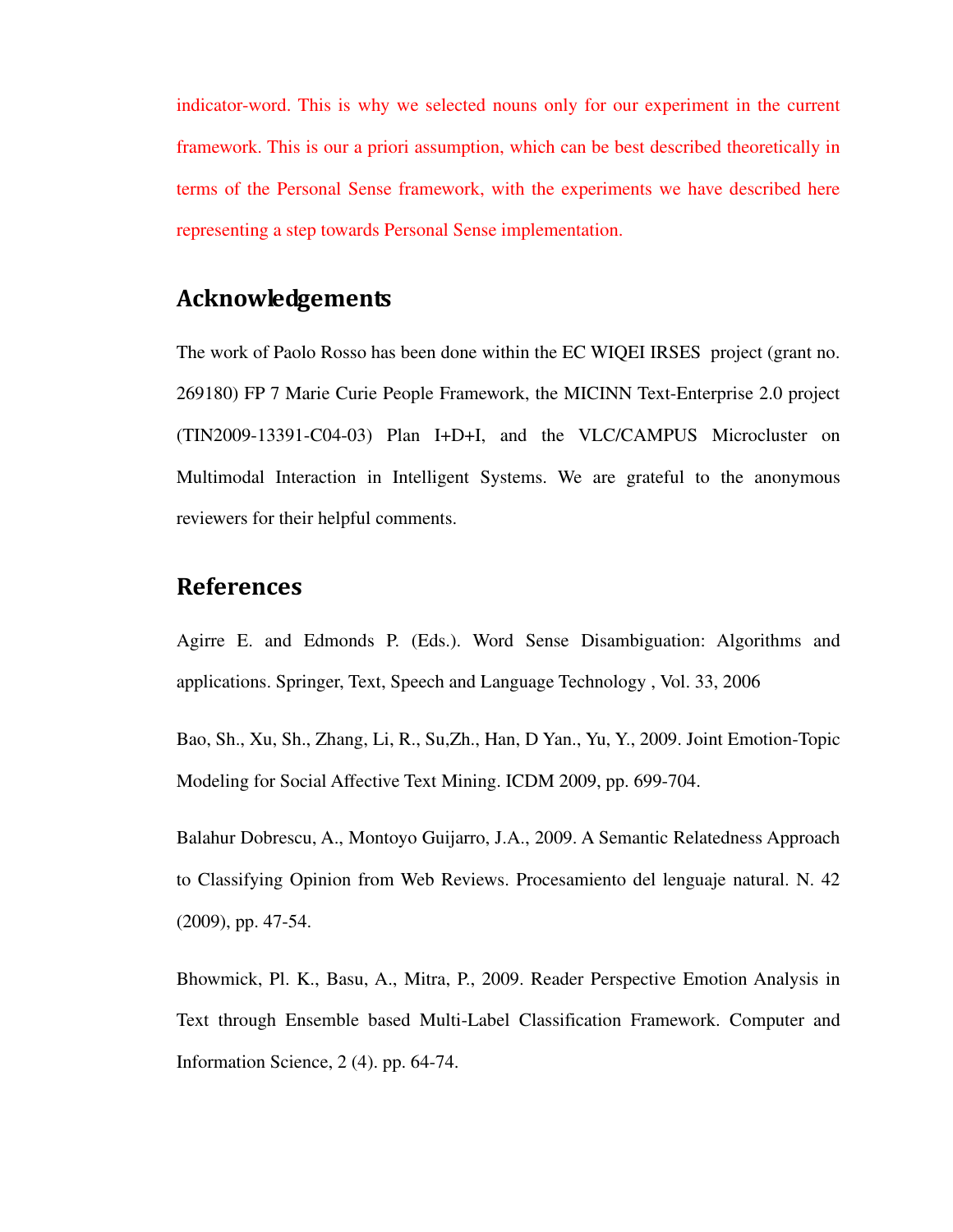de Marneffe, M., Manning, C., 2008. Stanford typed dependencies manual. Stanford University, Technical report.

Ding, X., Liu, B., Yu, P., 2008. A Holistic Lexicon-Based Approach to Opinion Mining. Proceeding WSDM '08, Proceedings of the international conference on Web search and web data mining.

Dumais, S., 2004. Latent semantic analysis. Annual Review of Information Science and Technology (ARIST), Volume 38, Chapter 4, 189-230

Esuli, A., Sebastiani, F., 2006. SentiWordNet: A Publicly Available Lexical Resource for Opinion Mining. In: Proceedings of LREC-06, 5th Conference on Language Resources and Evaluation, May 22-28, 2006. Genova, Italy. pp. 417-422.

Gamallo, P., Agustini, A., Lopes, G., 2005. Clustering Syntactic Positions with Similar Semantic Requirements. In: Computational Linguistics 31/1. pp. 107-146.

General Inquirer, The, 2000. http://www.wjh.harvard.edu/~inquirer/homecat.htm.

Kira, K. & Rendell, L., 1992. A practical approach to feature selection. In D. Sleeman and P. Edwards, editors, Proc. 9th Int'l Conf. on Machine Learning, pages 249-256, Aberdeen, Morgan Kaufmann Publishers.

Leontev, A.N., 1978. Activity, Consciousness, and Personality. Hillsdale: Prentice-Hall.

Navigli. R. Word Sense Disambiguation: a Survey. ACM Computing Surveys, 41(2), ACM Press, 2009, pp. 1-69.

Pang, B., Lee, L., Vaithyanathan, S., 2002. Thumbs Up? Sentiment Classification Using Machine Learning Techniques. In: Proceedings of the ACL-02 conference on Empirical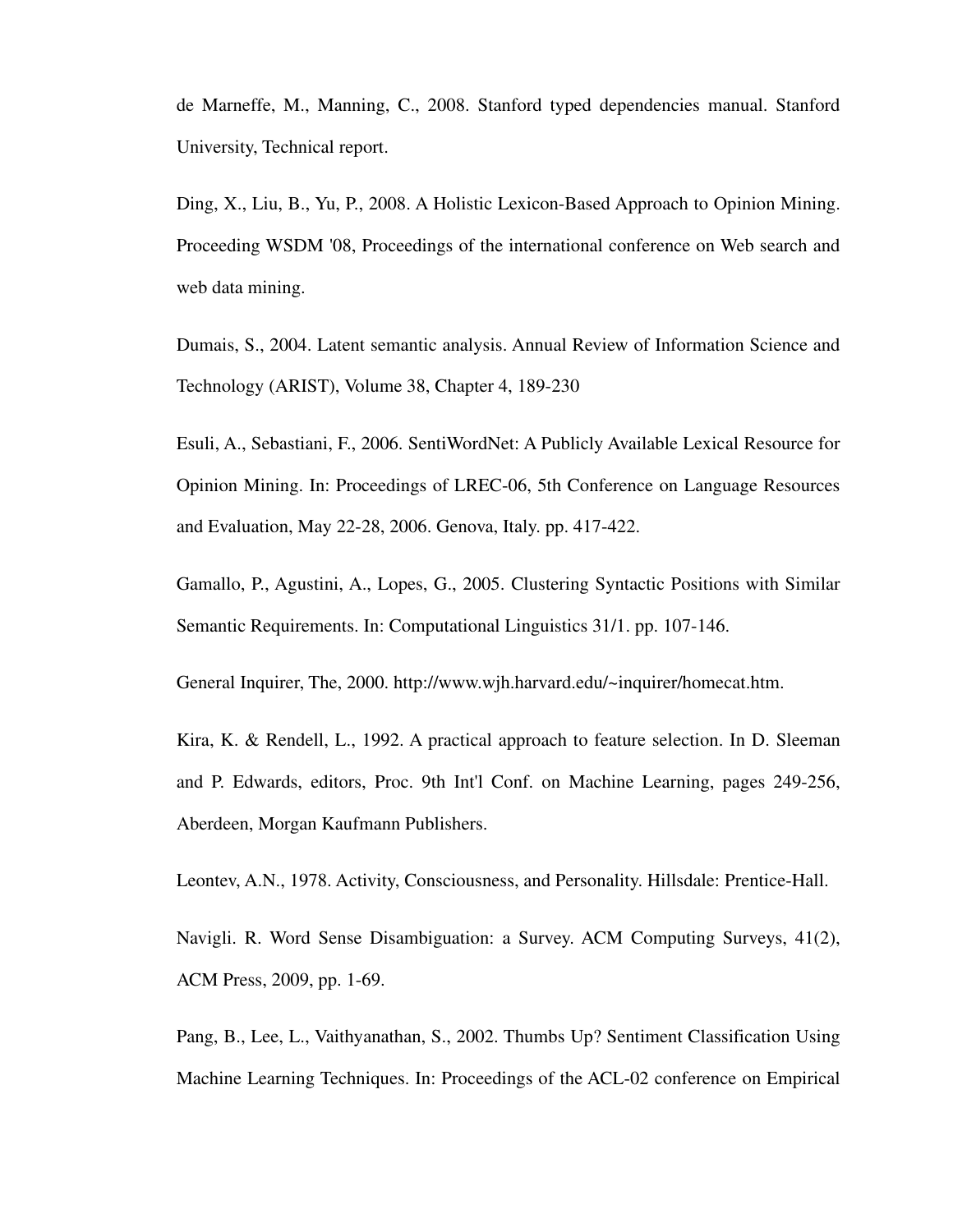methods in natural language processing (EMNLP) - Volume 10. Morristown, NJ, USA: Association for Computational Linguistics, pp. 79-86.

Pang, B., Lee. L., 2008. Opinion Mining and Sentiment Analysis. N.Y.: Now Publishers Inc.

Panicheva, P., Cardiff, J., Rosso, P., 2009. A Co-occurrence Based Personal Sense Approach to Opinion Mining. In: Workshop on Opinion Mining and Sentiment Analysis (WOMSA), held at the 2009 CAEPIA-TTIA 13th Conference of the Spanish Association for Artificial Intelligence. November 13, 2009, Sevilla, Spain.

Panicheva, P., Cardiff, J., Rosso, P., 2010. Identifying Writers' Background by Comparing Personal Sense Thesauri. In: Natural Language Processing and Information Systems, 15th International Conference on Applications of Natural Language to Information Systems, NLDB 2010. June 23-25, Cardiff, UK.

Popescu, A-M., Etzioni, O., 2005. Extracting Product Features and Opinions from Reviews, In: Proceedings of the Human Language Technology Conference and the Conference on Empirical Methods in Natural Language Processing (HLT/EMNLP)

Riloff, E., Wiebe, J., 2003. Learning Extraction Patterns for Subjective Expressions, In: Proceedings of the 2003 Conference on Empirical Methods in Natural Language Processing (EMNLP-03) - Volume 10. Morristown, NJ, USA: Association for Computational Linguistics. pp. 105-112.

Riloff, E., Patwardhan, S., Wiebe, J., 2006. Feature Subsumption for Opinion Analysis. In: Proceedings of the 2006 Conference on Empirical Methods in Natural Language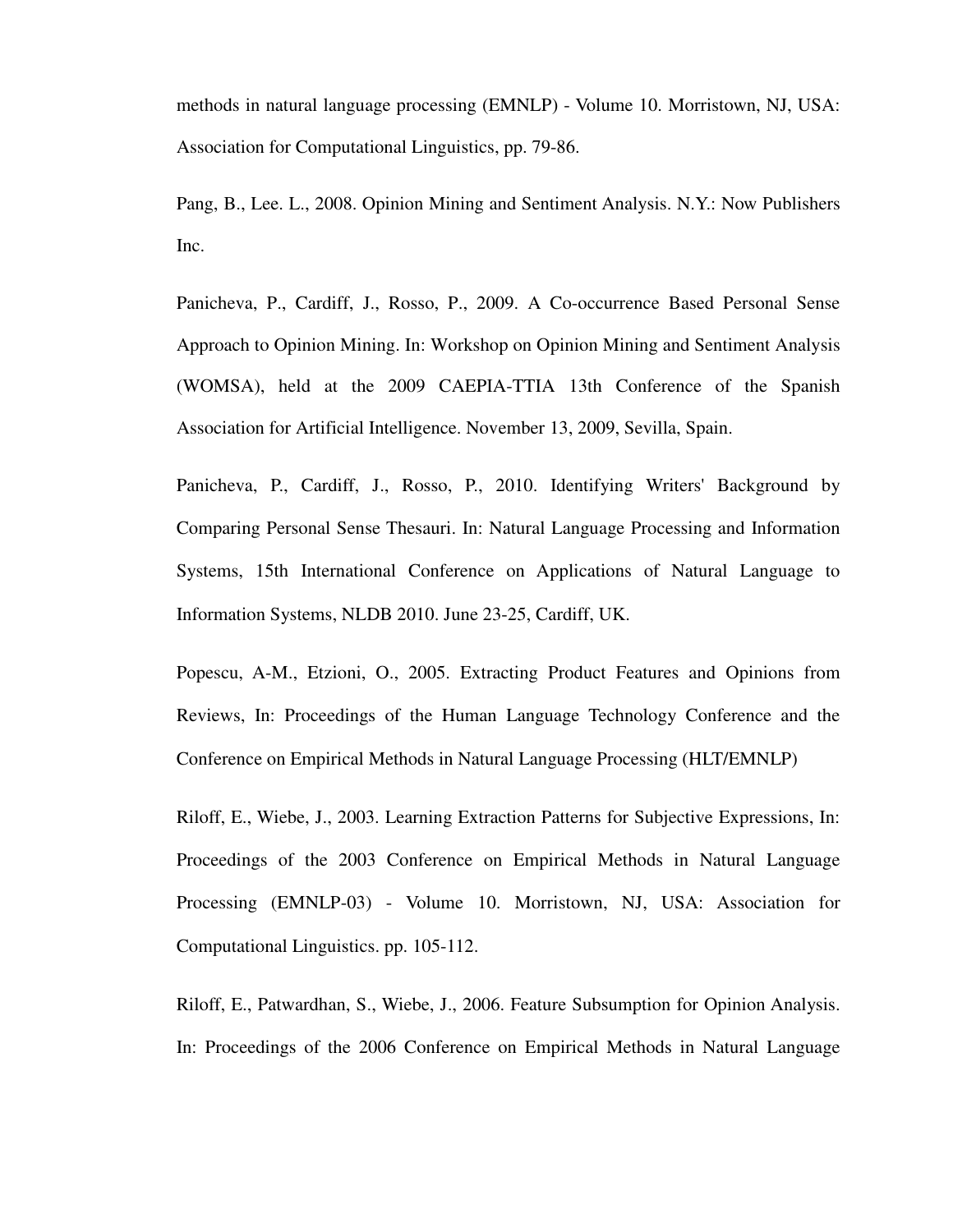Processing (EMNLP). Sydney, Australia. Morristown, NJ, USA: Association for Computational Linguistics, pp. 440-448.

Scherer, K. R., 1999. Appraisal theories. In:. Handbook of Cognition and Emotion. Chichester: Wiley. pp. 637-663.

Snyder, B., Barzilay, R., 2007. Multiple aspect ranking using the good grief algorithm. In: Human Language Technologies: The Annual Conference of the North American Chapter of the Association for Computational Linguistics (HLT-NAACL 007), pp. 300- 307.

Spertus, E., 1997. Smokey: Automatic Recognition of Hostile Messages. In: Proceedings of the Eighth Annual Conference on Innovative Applications in Artificial Intelligence (IAAI-97). pp. 1058-1065.

Strapparava, C., Mihalcea, R., 2007. SemEval-2007 Task 14: Affective Text. In: Proceedings of the 4th International Workshop on the Semantic Evaluations (SemEval 2007), Prague, Czech Republic, June 2007.

Suchanek, F.M., Ifrim, G., Weikum, G., 2006. LEILA: Learning to Extract Information by Linguistic Analysis. In: Proceedings of the 2nd Workshop on Ontology Learning and Population: Bridging the Gap between Text and Knowledge. July 2006. Sydney, Australia. pp. 18-25.

Van Rijsbergen, C.J., 1979. Information Retrieval, 2nd edition. Dept. of Computer Science, University of Glasgow, 1979.

Wiebe, J., Bruce, R., O'Hara, T., 1999. Development and Use of a Gold Standard Data Set for Subjectivity Classifications. In: Proc. 37th Annual Meeting of the Assoc. for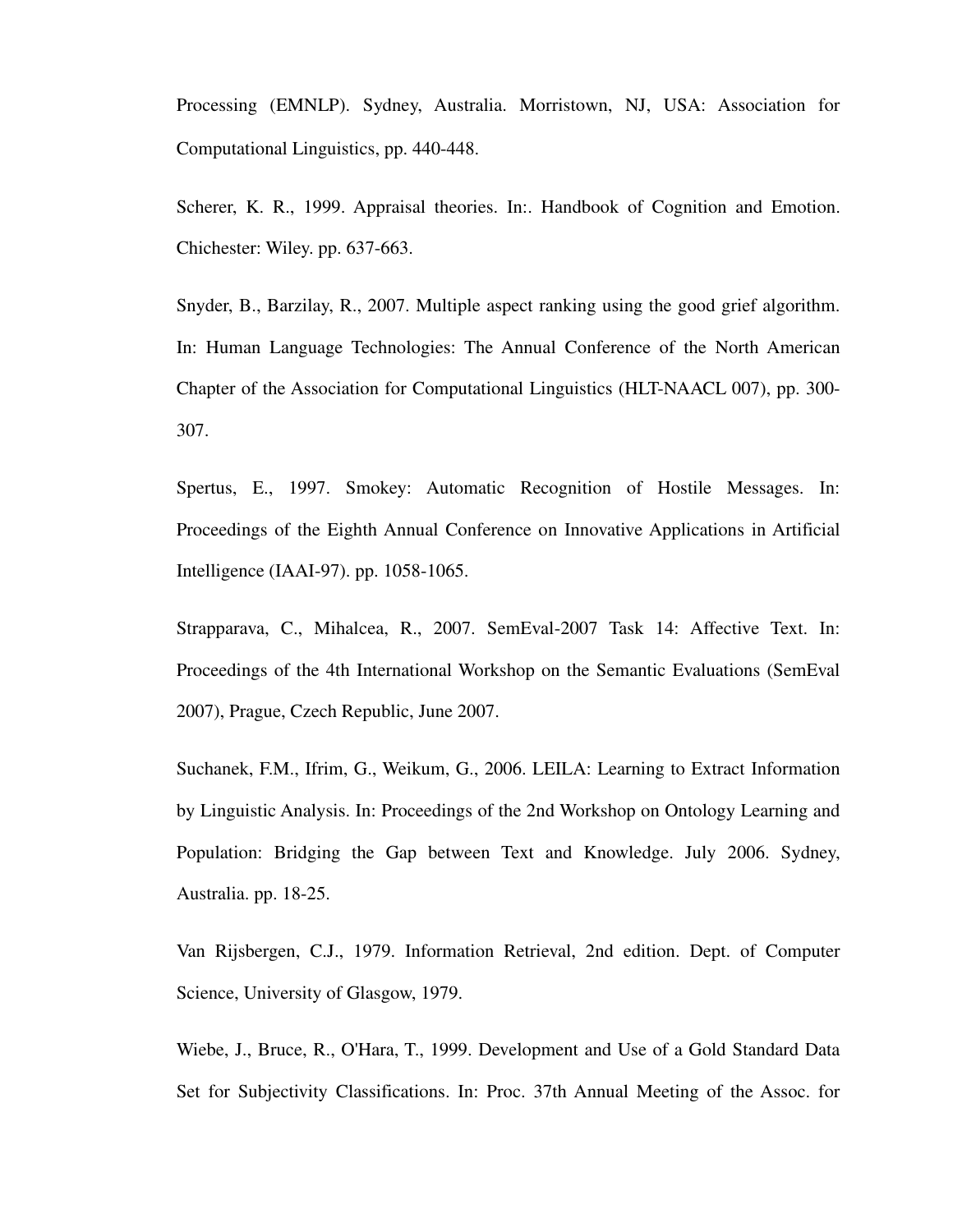Computational Linguistics (ACL-99), June 23-26, University of Maryland, pp. 246-253

Wiebe, J., Wilson, Th., Bruce, R., Bell, M., Martin, M., 2004. Learning Subjective Language. Computational Linguistics 30 (3).

Wiebe, J.M., 1994. Tracking Point of View in Narrative. In: Computational Linguistics, vol. 20, 1994. pp. 233-287.

Witten, I.H., Frank, E., 2005. Data Mining: Practical Machine Learning Tools and Techniques. 2nd Edition, San Francisco: Morgan Kaufmann.

Yu, H., Hatzivassiloglou, V., 2003. Towards Answering Opinion Questions: Separating Facts from Opinions and Identifying the Polarity of Opinion Sentences, Proceedings of the 2003 conference on Empirical methods in natural language processing, July 11, 2003. pp.129-136.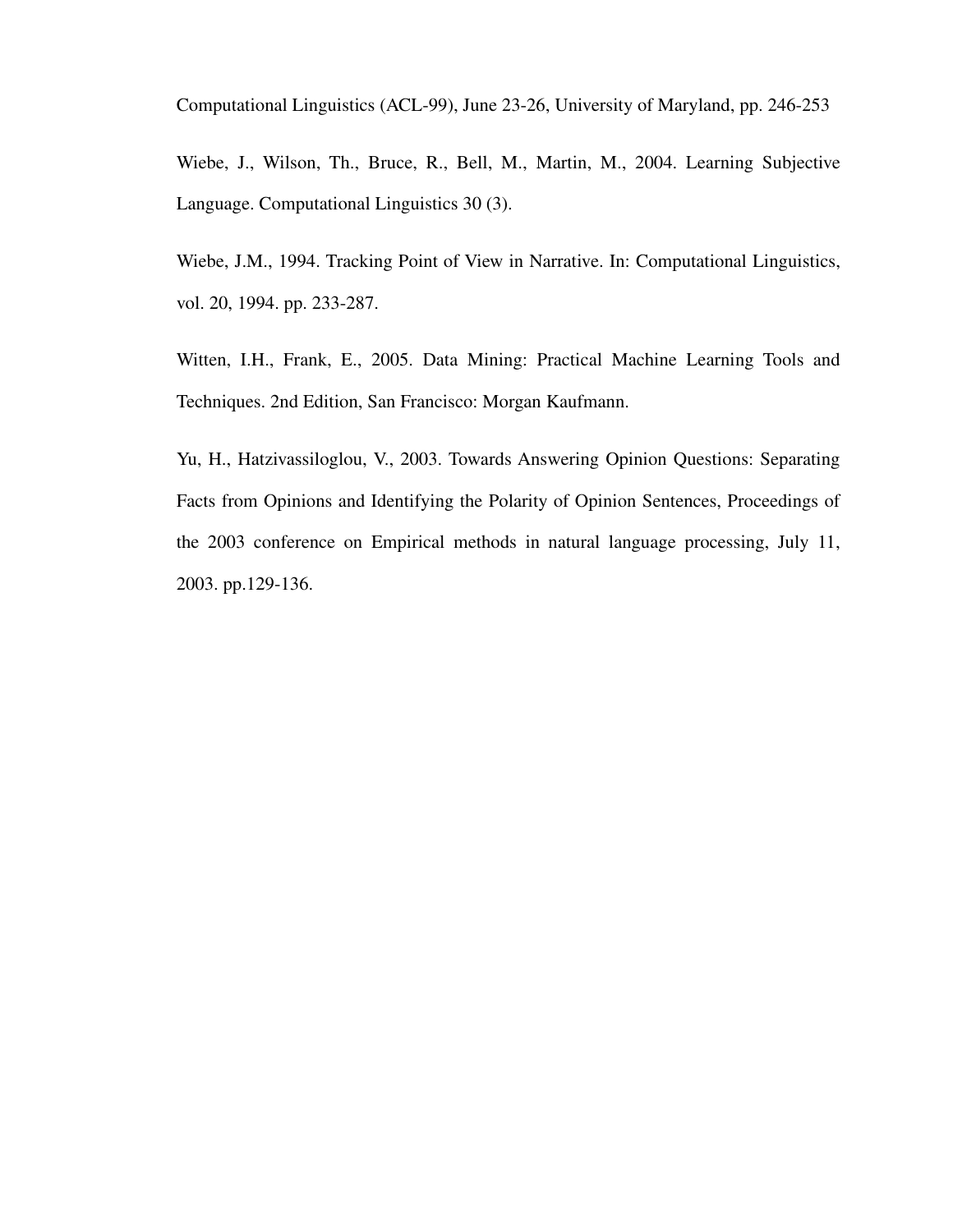| Sentence                                                            | Anger    | Disgust Fear |          | Joy      | <b>Sadness</b> | Surprise |
|---------------------------------------------------------------------|----------|--------------|----------|----------|----------------|----------|
| Anti-U.S. Attack Videos Spread on the Internet                      | 63       | 45           | 58       | $\Omega$ | 54             |          |
| Griffiths scorns Withnail 'play'                                    | 12       | 35           | $\Omega$ | 4        | 3              |          |
| Tropical Storm Isaac forms in Atlantic                              | $\Omega$ | $\Omega$     | 86       | $\Omega$ | 10             |          |
| Game on! London exhibition celebrates the history<br>of video games | $\Omega$ | $\Omega$     | $\Omega$ | 70       | 0              | h        |
| Parachutist dies at bridge-jump festival                            | 6        | 6            | 33       | 6        | 88             |          |
| Pot smokers may avoid Alzheimer's, study says                       | $\Omega$ | $\Omega$     | 4        | 10       | 0              | 66       |

TABLE 1. Example Annotations for Emotion Indicators.

TABLE 2. Annotation schemas for the Personal Sense annotation of polarity and emotion in Example 5.

| Element name | Attribute name | Attribute type,<br>possible values                         | Attribute value  | Attribute value for<br>Example 5 |
|--------------|----------------|------------------------------------------------------------|------------------|----------------------------------|
| Indicator    | Id             | Integer                                                    | $id_i$           | 67                               |
| 'violent'    | Polarity       | string: neg, pos                                           | pol <sub>e</sub> | <b>Neg</b>                       |
| Target       | Id             | Integer                                                    | $id_i$           | 67                               |
| 'group'      | Polarity       | string: neg, pos                                           | pol <sub>i</sub> | Pos                              |
|              | Emotion        | string: anger,<br>disgust, fear, joy,<br>sadness, surprise | emotion.         | Joy                              |
| Intermediate | Id             | Integer                                                    | $id_i$           | 67                               |
| 'halts'      | Modality       | String: negative,<br>neutral, positive                     | $mod_{v}$        | negative                         |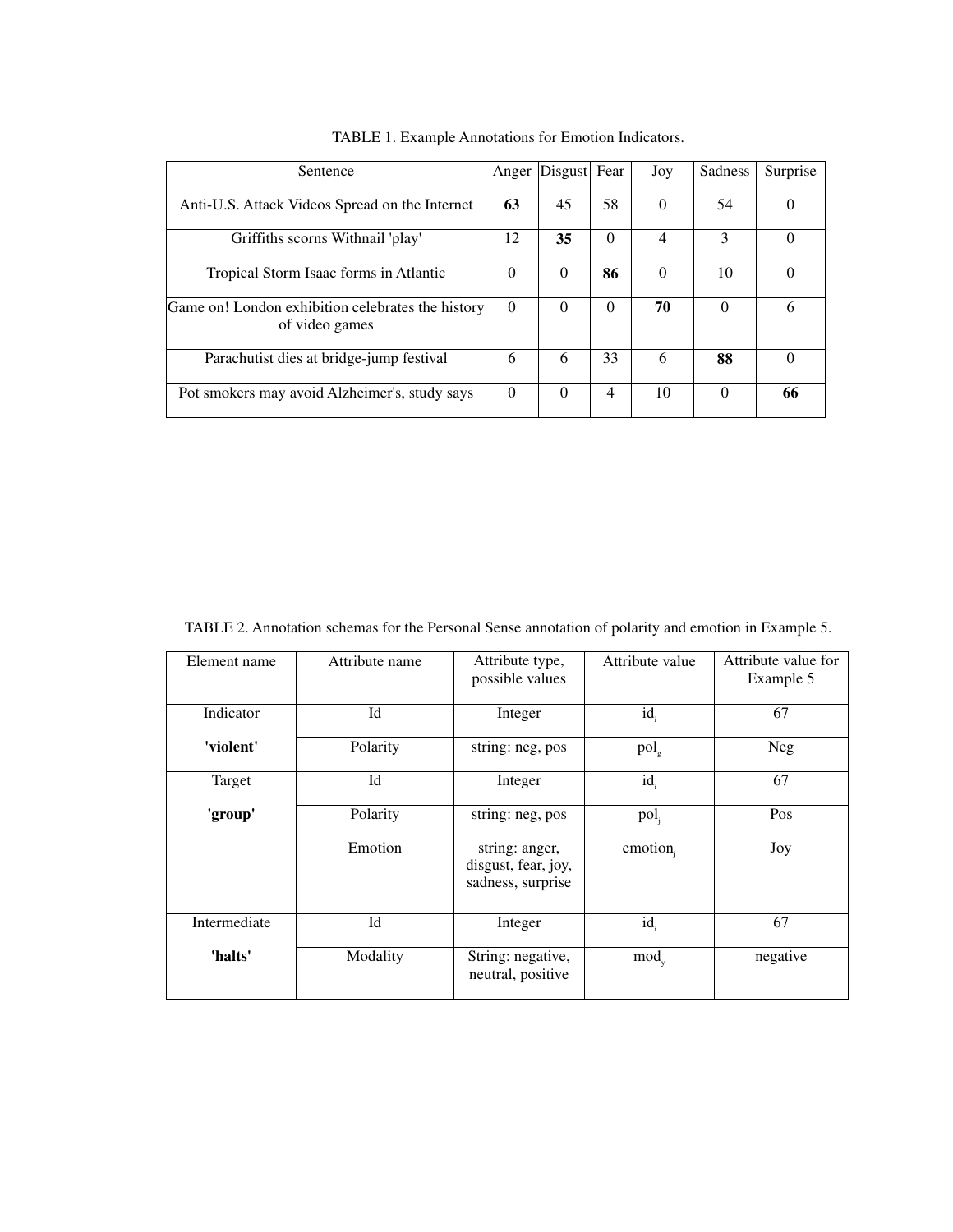| Id             | Sentence                                   | Emotional relation elements |              |            |
|----------------|--------------------------------------------|-----------------------------|--------------|------------|
|                |                                            | Indicator                   | Intermediate | Target     |
| $\mathbf{1}$   | Mortar assault leaves at least 18 dead.    | Dead                        |              | assault    |
| $\overline{2}$ | Mortar assault leaves at least 18 dead.    | Dead                        |              | 18         |
| 3              | Goal delight for Sheva.                    | Delight                     |              | goal       |
| $\overline{4}$ | Goal delight for Sheva.                    | Delight                     |              | Sheva      |
| 5              | Nigeria hostage feared dead is freed.      | Dead                        | feared       | hostage    |
| 6              | Nigeria hostage feared dead is freed.      | Freed                       |              | hostage    |
| $\tau$         | Bombers kill shoppers.                     | Kill                        |              | bombers    |
| 8              | Bombers kill shoppers.                     | Kill                        |              | shoppers   |
| 9              | Vegetables, not fruit, slow brain decline. | Decline                     | slow         | vegetables |
| 10             | Rights group halts violent Nepal strikes.  | Violent                     |              | strikes    |
| 11             | Rights group halts violent Nepal strikes.  | <b>Strikes</b>              | halts        | group      |
| 12             | Snow causes airport closures in Britain.   | Closures                    | causes       | snow       |
| 13             | Stenson defends his title at Dubai.        | Title                       | defends      | Stenson    |

TABLE 3. A sample of the annotated Personal Sense relation components.

TABLE 4. Subjectivity features based on the SentiWordNet profile of a word

| Name of the feature.                    | Significance of the feature                                                                    |
|-----------------------------------------|------------------------------------------------------------------------------------------------|
| <b>NUMALL</b>                           | number of the word's SentiWordNet senses                                                       |
| <b>BIGGESTVALUE</b>                     | maximum 'positivity' or 'negativity' value with the respective sign                            |
| <b>BIGGESTSUM</b>                       | the biggest sum of the positive and the negative value with the respective sign                |
| <b>NUMPOSSUM</b>                        | the number of senses for the current word for which this sum is positive                       |
| <b>NUMNEGSUM</b>                        | the number of senses for the current word for which this sum is negative                       |
| <b>NUMBIGPOSSUM</b>                     | number of senses for which the sum was higher than 0.25 and positive                           |
| <b>NUMBIGNEGSUM</b>                     | number of senses for which the sum was higher than 0.25 and negative                           |
| <b>BIGGESTNUMOTHE</b><br>R <sub>0</sub> | maximum positive or negative value in the sense, for which the other value<br>was equal to $0$ |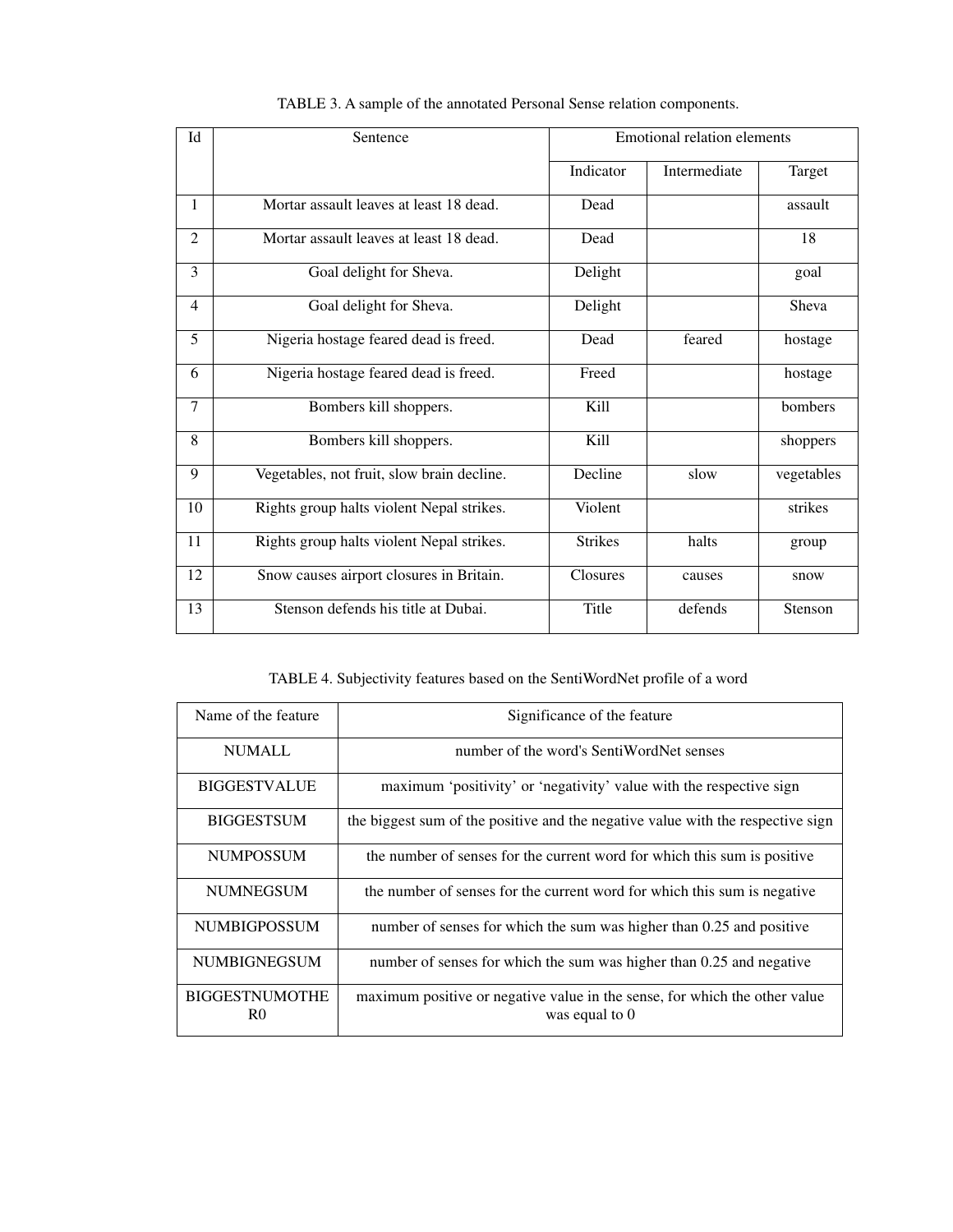| Feature      | Relief measure | Feature                 | Relief measure |
|--------------|----------------|-------------------------|----------------|
| <b>POS</b>   | 0.3388         | <b>NUMBIGPOSSUM</b>     | 0.0024         |
| <b>PATH</b>  | 0.2311         | Hostile                 | 0.0024         |
| <b>LEX</b>   | 0.1594         | Pleasure                | 0.0012         |
| Neg          | 0.0232         | Vice                    | 0.0009         |
| Virtue       | 0.0229         | <b>EVAL</b>             | 0.0004         |
| NUMALL       | 0.0127         | Pain                    | 0.0003         |
| NUMNEGSUM    | 0.0111         | <b>NEGAFF</b>           | 0.0002         |
| NUMPOSSUM    | 0.0105         | <b>POSAFF</b>           | 0.0001         |
| <b>Ngtv</b>  | 0.0048         | Eval                    | 0.00007        |
| NUMBIGNEGSUM | 0.0047         | <b>BIGGESTNUMOTHER0</b> | $-0.0129$      |
| <b>EMOT</b>  | 0.0043         | <b>BIGGESTVALUE</b>     | $-0.0156$      |
| Psty         | 0.0040         | <b>BIGGESTSUM</b>       | $-0.0177$      |
| Pos          | 0.0040         |                         |                |

TABLE 5. The results of the feature relief estimation.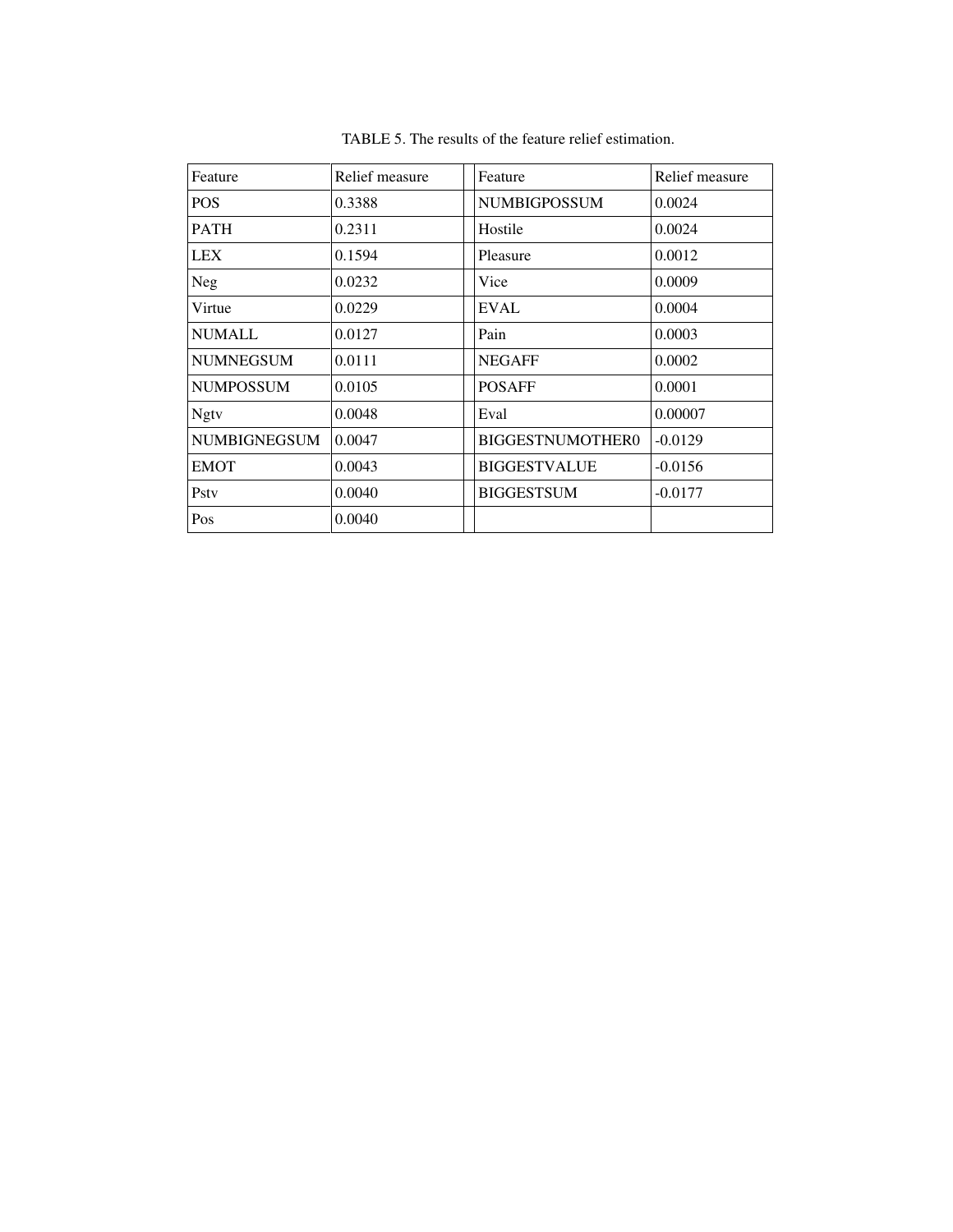| word             | Dead                        | Mortar                   | Assault                       |
|------------------|-----------------------------|--------------------------|-------------------------------|
| pos              | <b>VB</b>                   | NN                       | <b>NN</b>                     |
| <b>PATH</b>      | [[u'NN', up',<br>u'nsubj',  | 'down',<br>[[u'NN',      | [[u'NN', 'up', u'nn', u'NN']] |
|                  | $u'VB$ ], $[u'VB', 'down',$ | u'nn', u'NN']            |                               |
|                  | u'acomp', u'VB']]           |                          |                               |
| numall           | 21                          | $\gamma$                 | $\overline{4}$                |
| numpossum        | $\overline{4}$              | $\gamma$                 | 1                             |
| numnegsum        | 14                          | $\overline{?}$           | $\mathbf{1}$                  |
| numbigpossum     | $\overline{2}$              | $\overline{\mathcal{L}}$ | 1                             |
| numbignegsum     | 14                          | $\overline{\mathcal{L}}$ | $\mathbf{1}$                  |
| biggestsum       | $-0.75$                     | $\gamma$                 | $-0.375$                      |
| biggestvalue     | $-0.75$                     | $\overline{\cdot}$       | $-0.375$                      |
| Biggestnumother0 | $-0.75$                     | $\gamma$                 | $-0.375$                      |
| Pos              | $\Omega$                    | $\overline{?}$           | $\boldsymbol{0}$              |
| Pstv             | $\mathbf{0}$                | $\overline{?}$           | $\mathbf{1}$                  |
| <b>Neg</b>       | 1                           | $\overline{?}$           | $\mathbf{1}$                  |
| <b>Ngtv</b>      | $\mathbf{1}$                | $\overline{\mathcal{L}}$ | $\mathbf{1}$                  |
| Hostile          | $\mathbf{0}$                | $\gamma$                 | $\boldsymbol{0}$              |
| Eval             | $\boldsymbol{0}$            | $\overline{\cdot}$       | $\boldsymbol{0}$              |
| <b>EVAL</b>      | $\overline{0}$              | $\gamma$                 | $\boldsymbol{0}$              |
| <b>POSAFF</b>    | $\Omega$                    | $\gamma$                 | $\overline{0}$                |
| <b>NEGAFF</b>    | $\boldsymbol{0}$            | $\overline{\mathcal{L}}$ | $\boldsymbol{0}$              |
| Virtue           | $\boldsymbol{0}$            | $\overline{?}$           | $\mathbf{1}$                  |
| Vice             | $\boldsymbol{0}$            | $\overline{\mathcal{L}}$ | $\mathbf{0}$                  |
| Pain             | $\boldsymbol{0}$            | $\gamma$                 | $\boldsymbol{0}$              |
| Pleasure         | $\boldsymbol{0}$            | $\overline{\mathcal{L}}$ | $\boldsymbol{0}$              |
| <b>EMOT</b>      | $\overline{0}$              | $\overline{?}$           | $\mathbf{0}$                  |
| Subjectivity     | Subj                        | Obj                      | Obj                           |

TABLE 6. Example feature vector based on Examples 3 and 4